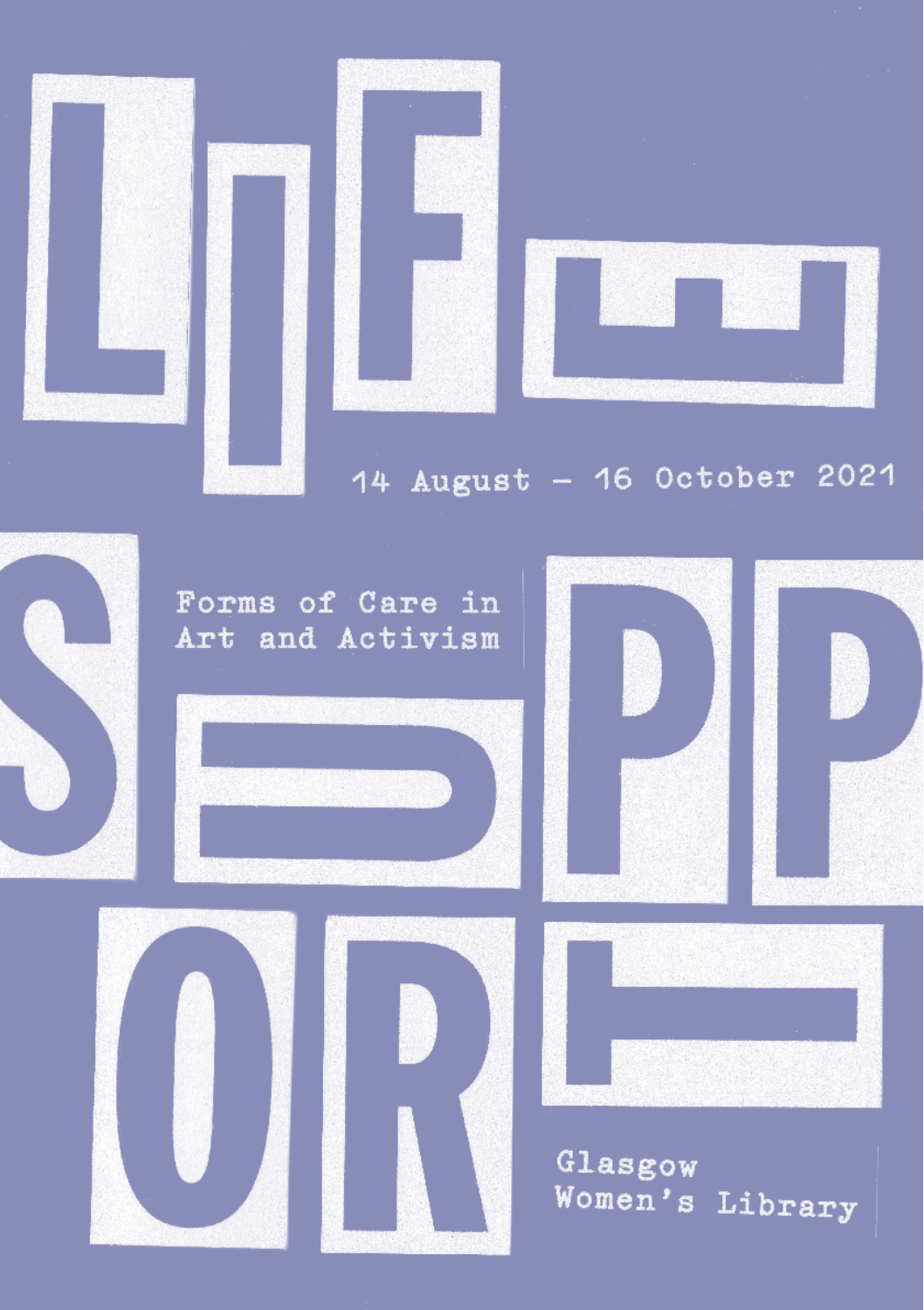*How have individuals and collectives imagined alternative ways of living and organising?*

**Inspired by Glasgow Women's Library's communities and collections, Life Support considers how artists and activists have addressed and challenged experiences of care, health, education, housing and home life.**

| <b>INTRODUCTION</b>                                     | 4  |
|---------------------------------------------------------|----|
| <b>ACROSS THE BUILDING</b>                              | 8  |
| <b>GROUND FLOOR</b>                                     | 10 |
| Conversation with UBUNTU WOMEN SHELTER, ALBERTA WHITTLE |    |
| and LIFE SUPPORT                                        | 17 |
| <b>FIRST FLOOR GALLERY</b>                              | 24 |
| If You Lived Here VIDEO LOUNGE                          | 27 |
| Conversation with OLIVIA PLENDER                        | 29 |
| <b>READING LIST</b>                                     | 32 |
| <b>EVENTS PROGRAMME</b>                                 | 34 |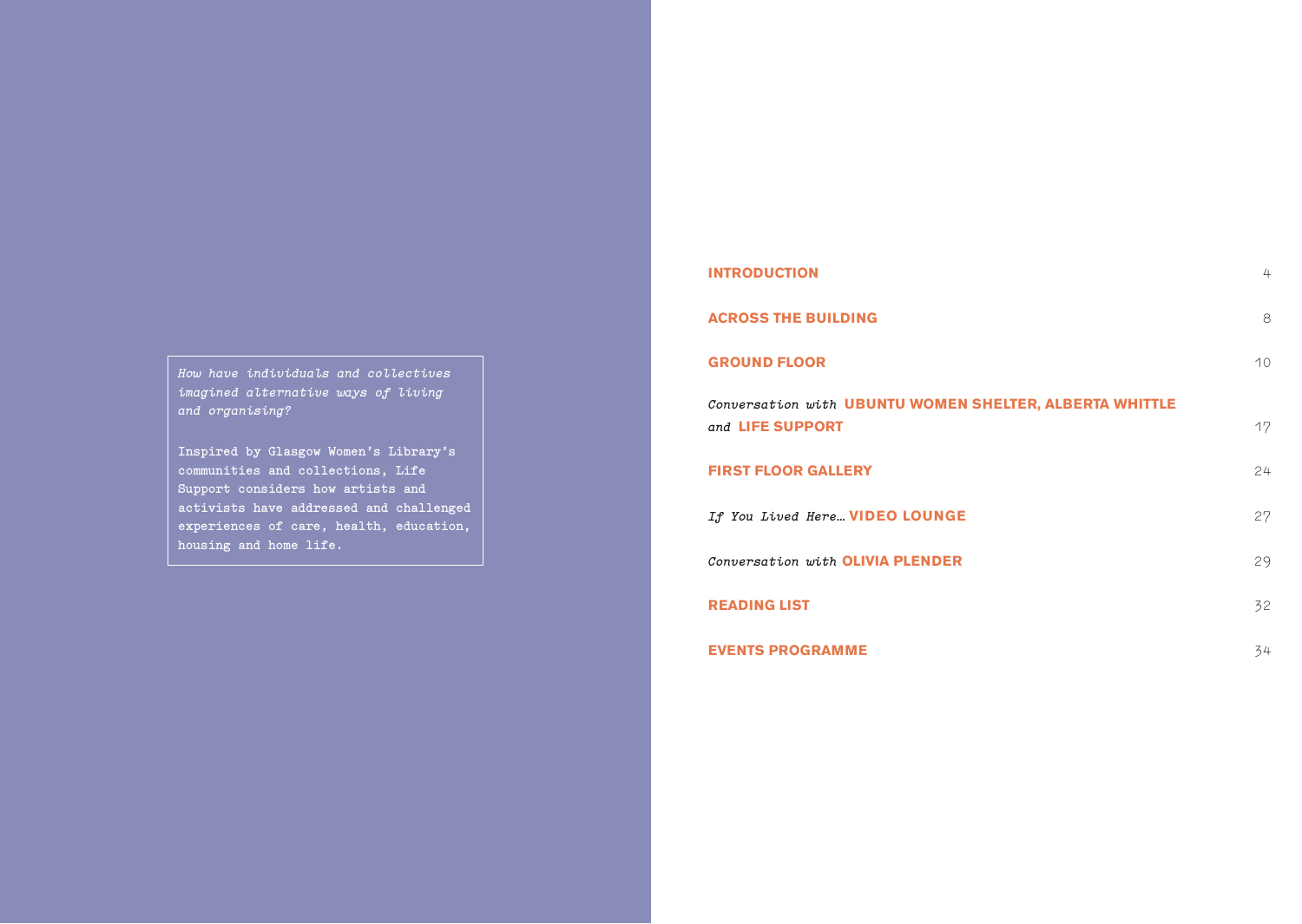# **INTRODUCTION**

*Life Support: Forms of Care in Art and Activism* takes the history, collections and communities of Glasgow Women's Library as a starting point to explore how art and activist production from the 1970s through to the present day have challenged existing systems of care, support and maintenance, and imagined vital alternatives. Presented as part of GWL's 30th anniversary, these interrelated concerns take on a new urgency as the ongoing effects of the Covid-19 pandemic continue to impact upon lives across the globe. A series of questions have informed the research for the exhibition: what are the support structures needed to maintain life? Who is included and excluded from them? How have individuals and communities organised to gain access to these systems, and to change them? What expanded notions of 'life support' have been pursued via activism, strikes, and protest, but also ritual, utopianism, and the creation of alternative spaces and domesticities? How might housing and antigentrification struggles overlap with ecological concerns and intersectional feminisms? How have artistic communities of care challenged private and state attempts to control whose lives get support?

Bringing together work by artists, archival materials and activist contributions, *Life Support* looks across private life and public infrastructures. With a focus on the intersections between feminist, queer, anti-racist and decolonial thought and organising, the practices gathered here engage with housing, health, and pedagogy, while encompassing myriad themes including ecology, domesticity, food, memorialisation, nurture and sustenance. Rather than drawing clear distinctions between 'art' and 'activism', and between the 'abstract' and the 'political,' *Life Support* seeks to challenge divisions between them. We hope that the result provides a space for feminist thought, reflection, and also action.

The exhibition opens in the foyer with a display of materials relating to GWL's history, drawn from its own archives. Three decades after its founding in 1991, these items afford an opportunity to think about the ways in which GWL has operated as an indispensable feminist resource, providing physical and intangible support for women and non-binary people in a variety of different ways. This centring of the library itself is

then carried throughout the exhibition as it unfolds across the building, from the first floor gallery spaces to the events area, as well as via durational projects. Designed to highlight and enhance GWL's resources, and its active contributions to feminist thinking and struggle, this emphasis on integration is intended to reflect the organisation's enduring spirit of conversation, collaboration, and exchange.

In the ground floor spaces beyond the foyer, artworks and interventions by Kate Davis, Greer Lankton, Alberta Whittle, and Veronica Ryan, together with displays of archival materials, explore questions of care, containment, holding, memory and salvage in different but intersecting ways. The first floor galleries play host to an exhibition within an exhibition of Martha Rosler's *If You Lived Here…* (1989-ongoing). Presented in partnership with Living Rent, Scotland's tenants' union, this space features material from Rosler's extensive archive together with contributions from the artist Shona Macnaughton and photographer Franki Raffles, among others, and has been curated with Joey Simons, Keira McLean, Rachel Boyd and Weitian Liu. Making connections between housing struggles in Scotland and transnationally, this collage of voices and perspectives asks us to think about how we define 'home', how healthcare and education intersect with housing, and how the provision of shelter as a basic human need is racialised, gendered and classed. Next door in the Community Room, the artist Olivia Plender has reimagined the space, drawing on her research into feminist healthcare activism and pedagogy.

In recent years, the politics of care has received widespread attention from artists, curators, and institutions alike. As the Covid-19 pandemic further exposes skewed and violently unequal systems to scrutiny, the relevance of this topic has only increased. *Life Support* has evolved within this fractured context, where society's reliance on undervalued gendered labour and infrastructures of care such as housing, education and healthcare has been pressed to the fore. Marginalised communities, particularly cis and trans women, non-binary people, especially Black people and people of colour have borne the brunt of the crises that have ensued. One way that feminists have sought to analyse and understand how the fabric of society is maintained, distorted and, sometimes, reimagined, is through social reproduction perspectives. This term –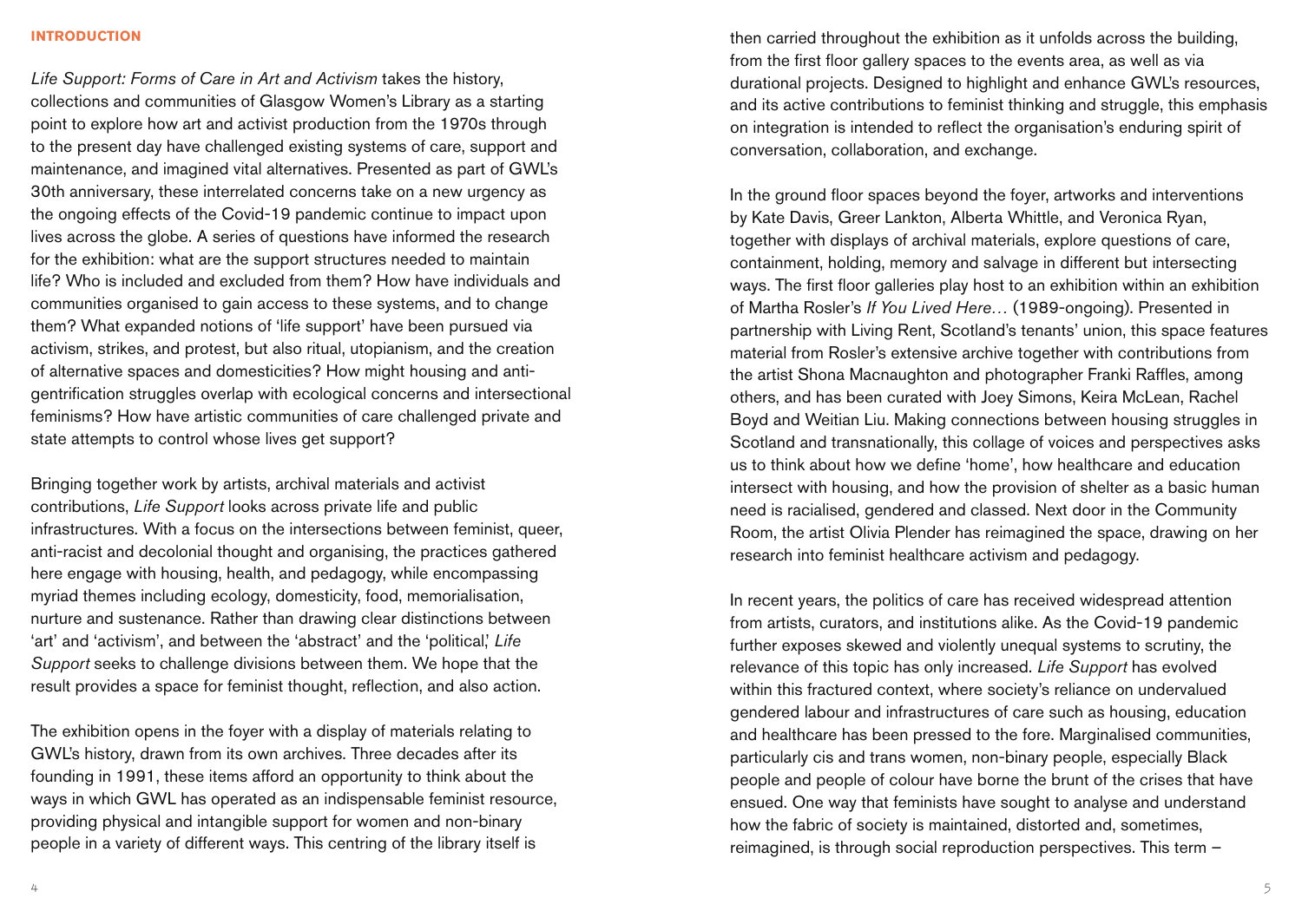social reproduction – encompasses all those life-making activities that enable human beings to survive and thrive. It covers 1) biological reproduction (for example, through pregnancy or the ecosystem), 2) the maintenance of workers over the course of our daily lives, 3) the cleaning of the world, of domestic, commercial and ecological spaces, as elaborated by Françoise Vergès, as well as 4) those activities associated with the production of social values, such as culture and education. These processes are all engaged with in a variety of ways by the materials presented in *Life Support.* 

First popularised by feminists in the 1970s, social reproduction perspectives were used to draw attention to undervalued and often unwaged forms of labour – particularly care work associated with the home and with domesticity – to show how these are fundamental to the replenishment of both life and the capitalist economy. In this exhibition, we have expanded this focus to consider the broader infrastructures of social reproduction which also scaffold the formal economy, from education systems to healthcare and the provision of food. The ongoing pandemic has both illuminated the bonds between these different infrastructures, while also foregrounding the necessity to build connections and solidarity across different areas of struggle and movements. We are in agreement with recent theoretical contributions, such as those presented in Cinzia Arruzza, Tithi Bhattacharya and Nancy Fraser in their *Feminism for the 99 Percent: A Manifesto* (Verso: 2019), Lola Olufemi's *Feminism, Interrupted: Disrupting Power* (Pluto: 2020), and Françoise Vergès' *A Decolonial Feminism* (English translation, Pluto: 2021), which make clear that feminism is inseparable from class struggle, queer and trans liberation and anti-racism.

The question of what constitutes a feminist curatorial approach has also consistently shaped our discussions in the development of this exhibition, as a way of working as much as a theoretical guide. Social reproduction perspectives have oriented us towards artworks and materials that negotiate acts of care and support from a structural perspective, and which are able to connect these processes with a variety of wider concerns, from Black radical thought to housing struggles, from transgender health to staff rooms, from food production to processes of

memorialisation and remembrance. These also inform *Life Support's*  wider engagement with communities and groups alongside the exhibition itself. At the same time, our methodology has been collaborative, while also trying to recognise different levels of responsibility and areas of expertise. A number of different voices have joined together to create both this booklet and the exhibition. While drawing out shared concerns and connections, we have also tried to retain a sense of this polyphony and the valuable contrasts in approach and thinking it brings. Both the exhibition and the guide offer a range of different formal and conceptual ways about thinking about the theme of 'life support', with the aim of opening up rather than shutting down connections across time periods, media and geographies.

This exhibition is part of a longer ongoing research project, and it consciously does not seek to deliver a definitive statement, but rather to identify processes and politics of care for future exploration. In this respect, the 'living archive' of the Glasgow Women's Library is exemplary in that it is responsive to and supportive of the needs, concerns and histories of the individuals and groups it works with, constituting an evolving organism rather than a fixed point. In celebrating the thirty years of support that GWL has provided, we also seek to trace new stories, collaborations, and histories, looking forward to future forms of support as well as gathering strands from existing archives and histories. While remaining conscious of the violence of the archive, its elisions, marginalisations and oppressions, the practices in *Life Support*  consider the act of archiving as a form of resistance, restitution and selfactualisation, inscribing into history and memory. The act of archiving as a form of care recurs across different practices and concerns, and will, we hope, ultimately feed back into GWL's collections and communities.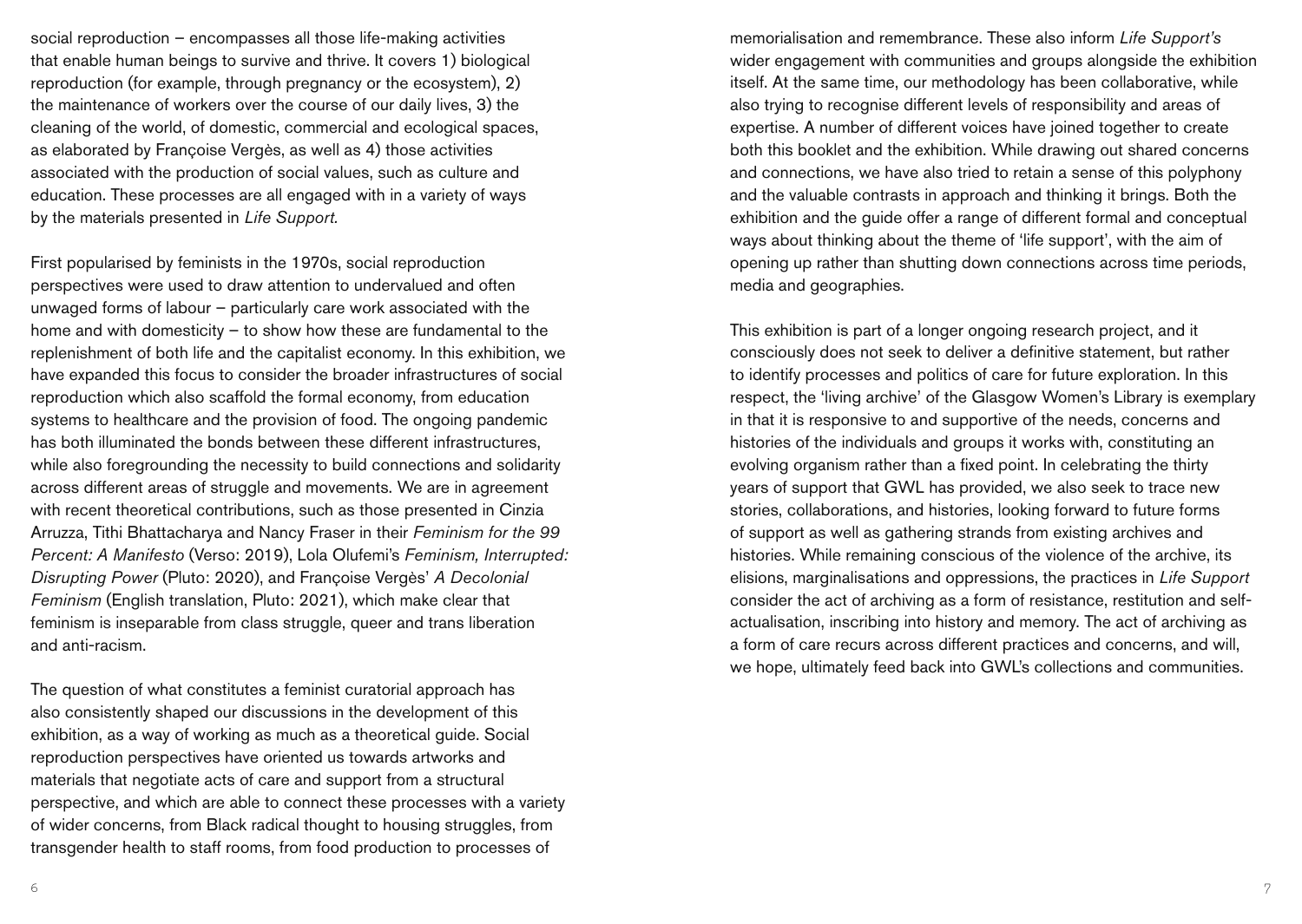#### **GREER LANKTON**

(1980s); please see wall texts for details of specific images. Photographic prints, including photographic print on a flag. Courtesy Greer Lankton Archive Museum

*Life Support* presents the first exhibition of Greer Lankton's work in the UK, featuring photographic prints, digitally reproduced, courtesy of the Greer Lankton Archive Museum. The photographs focus on Lankton's life-size dolls (or figures), captured in staged and constructed everyday scenes – in New York City, and sometimes in shop displays. The dolls themselves are layered sculptures made with plaster, wire clothes hangers, fabric and paint, adorned with taxidermy eyes. They reflect forms of glamour and social life that, in the austerity of NYC in the 1980s, could be fashioned from readily available materials.

In *Sissy Outside Einsteins,* 1986, Sissy sits slouching on a doorstep, smoking a cigarette next to a small white (living) dog, Cherry. In this incarnation, Sissy is a pale figure made up with red lipstick, rouge and strong eye-makeup, donned in a blue apron and black pinafore like a maid. In other works, we find Sissy alongside Lankton's other creations in various states of undress – in frilly underwear, naked, or even with her skin and hair removed, her plaster and wire ribcage and hips exposed. Party scenes such as *VALENTINES D* show the dolls with joy writ large upon their faces; there are also shots of moments of affection, desire, and physical transformation, reflecting the profundity of such experiences.

Lankton modified her creations throughout her life. Some of the dolls – following Lankton's own embodied experiences – are transsexual and underwent gender reassignment surgeries;

others are very skinny or fat. To a conservative viewer, these figures might seem grotesque. And like other extravagant, downtrodden, brilliant but marginalised people, they often had it rough. In a 1984 interview with *i-D Magazine,* Lankton described how her creations have 'all the normal problems that all of us have': 'eating disorders, depression, they can't get jobs, their apartments [are] too small', '[t]hey stay up too late, smoke too much'. Lankton also made lifesize works of New York's influential fashion figures, such as *Peggy Moffitt,* 1986 and *Diana Vreeland,* 1989. Echoing themes throughout the show, Lankton's work is threaded throughout the *Life Support* exhibition, including on a flag, flying outside the entrance of the Library on Landressy Street.

### **MANUAL LABOURS**

*The Global Staffroom* (2019-21) Manual, podcast and workshop Contemporary Art Research Collection, The University of Edinburgh

Hosted by Manual Labours (Sophie Hope and Jenny Richards), the *Global Staffroom Podcast*  is a series of live conversations and interviews with people exploring what it feels like to care, be cared for, and not be able to care at work. Each episode contributes to an ongoing dialogue centred on spaces for rest, socialising, eating and organising in different work settings. While, like the workplace itself, staffrooms are often sites of exclusion and structural injustice, for many they are rarely encountered, as labour conditions become yet more isolated, individualised and precarious. Through these informal lunchtime chats, we are asked to imagine an itinerant staffroom as an intersectional space for politicisation, collectivity and transformation that foregrounds care on the basis of our different needs and desires. Across the 17 episodes a range of topics are explored including gendered and racialised experiences of lockdown, sick pay, the emotional labour of care and health workers, staffroom architecture, food insecurity, care ethics and resistance tactics.

Each phase of Manual Labours' research culminates in a manual that is published and available to download or buy through the website. The first prototype of *Manual #5: The Global Staffroom* is available through the *Life Support*  exhibition where it will be expanded, adapted and modified as GWL volunteers, staff and users interact with it. This initial publication is not seen as a final output or conclusion, but rather as a way to activate further dialogues, invite feedback and bring new perspectives to the material. As part of this process, they have worked with the GWL volunteer and staff team to rethink the provision of spaces for breaks in line with restrictions put in place due to the Covid-19 pandemic.

As part of *Life Support*, Manual Labours have created a listening station complete with useful props where visitors can take a break, read the manual and listen to episodes from the podcast which are being re-released on a weekly basis throughout the exhibition.

Manual Labours welcome your thoughts, feedback and questions. Feel free to contact them via their website: manuallabours.co.uk

### **ARCHIVAL COLLECTIONS**

In researching *Life Support,* we have drawn out elements from GWL's own collections, weaving them into the fabric of the exhibition. These include items from the Take Root archive, the Scottish Women's Aid archives, the Castlemilk Womanhouse project initiated by Women in Profile, the *Harpies & Quines* archive, and the Lesbian Archive. These are

combined with resistance materials materials from other collections including the Bishopsgate Institute in London which holds items associated with the Format Photographers Agency, an all-women photographers agency founded in 1983, the members of which took extensive photographs of the Greenham Common Women's Peace Camp, among other events, and the Switchboard Archives for this pioneering LGBTQ+ helpline, founded in 1974 (as London Gay Switchboard). Located in the First Floor Gallery, Martha Rosler's *If You Lived Here…* project operates as a 'living archive', evolving and expanding as it travels from place to place. Its invitation to Glasgow has catalysed new work around the development of Living Rent's archive (both analogue and digital) which will continue after the *Life Support* exhibition ends.

# **HITHERTO UNKNOWN: TILLIE OLSEN'S READING LISTS** Book boxes

Tillie Olsen, a communist activist, union organiser, writer and teacher, published a series of four Reading Lists in the Feminist Press's *Women's Studies Newsletter* between 1972 and 1974. Most of the books on these lists reflect a deep interest and investment in understanding power relations in order to attack and change them. Books from the Reading Lists were donated to GWL as part of the *Hitherto Unknown* workshops led by Bechaela Walker and Joey Simons in 2019. Identified by a special bookplate pasted into the inside cover, they are usually shelved with other books in the Main Library. For the duration of *Life Support*, they have been brought back together and are stationed throughout the building in specially designed boxes. As Walker has pointed out, many of the volumes deal specifically with housing issues, whether directly or indirectly.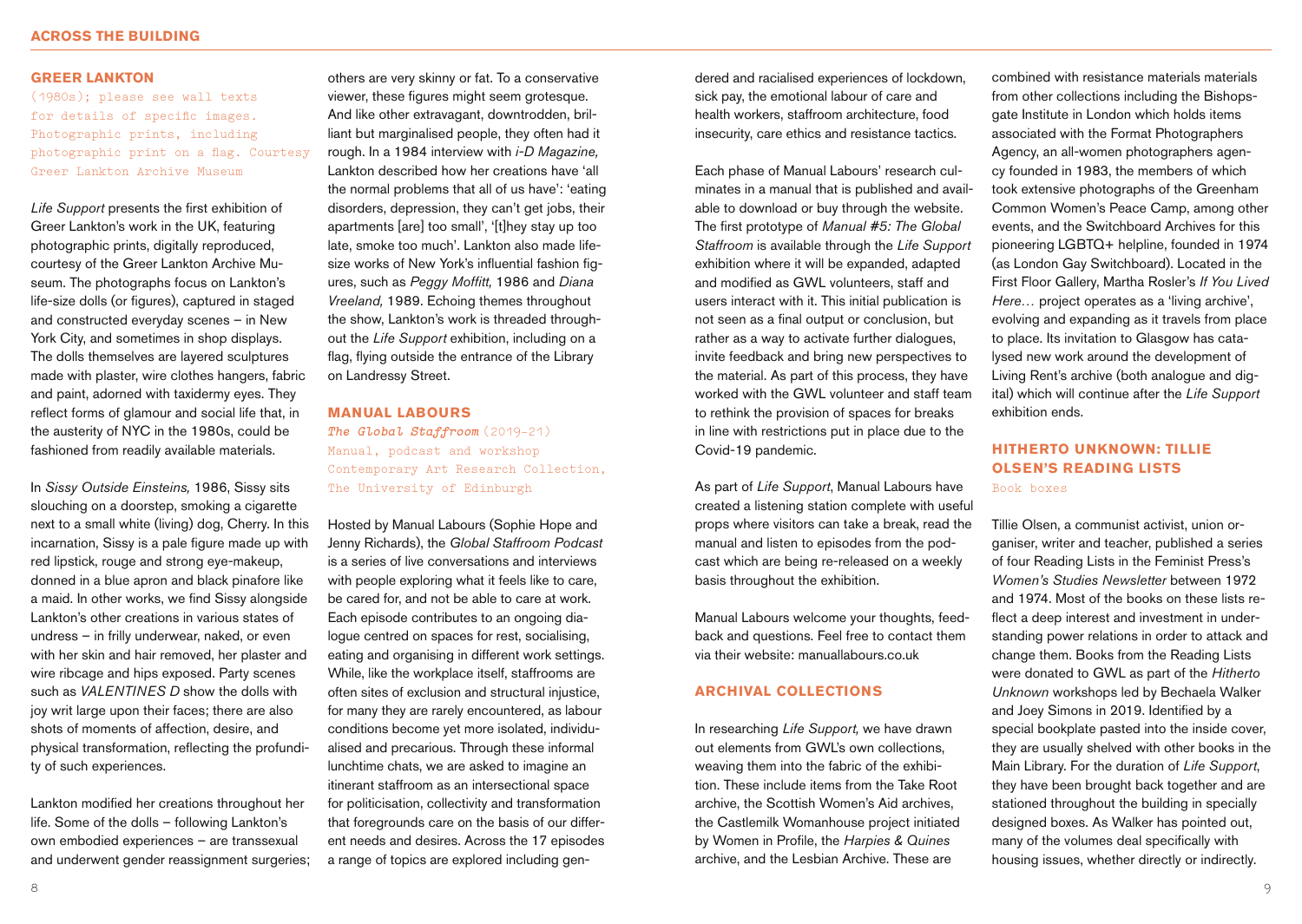#### **KATE DAVIS**

*The Glory of a Great Picture is in its Shame I* (2012). Pencil on paper, digital pigment fine art print. Contemporary Art Research Collection, The University of Edinburgh

On the left-hand side of *The Glory of a Great Picture is in its Shame I,* Kate Davis has used pencil to reproduce a sketch of a small child standing on a plinth, together with an anatomical diagram of the skeleton beneath, taken from an 18th/19th century book which taught people how to draw. On the right-hand side, the artist has created a silhouette of a classical Greek sculpture using a stock advertising photograph, which shows a mother holding a child. The result is a deeply uncanny image, which fragments and re-makes the bodies of the mother and child, while bringing stillness and movement – life and death – close together.

Across her artistic practice, Davis questions how histories might be re-written, and established ideas about representation challenged. The artist has described how: 'My artwork often contests the notion of a "hard history" in order to claim the past as a critical and ongoing process of revisioning'. *The Glory of a Great Picture is in its Shame I* contrasts the detailed, static diagram of the child and the living, breathing bodies in the collage. Yet stock imagery of the kind Davis uses here often reinforces stereotypes about families and gender roles. By placing these modes of representation side by side, Davis's work questions the ideologies perpetrated by both. At the same time, Dominic Paterson notes that, 'at the heart of what Kate tries to do in her work is an aspiration to the drawn line as cutting and joining at once, a kind of radical care'. The material processes of drawing and collage thus also have a reparative effect.

#### **KATE DAVIS**

*Charity* (2017) Print. Contemporary Art Research Collection, The University of Edinburgh

Kate Davis's print *Charity* shows a white plastic milk carton against a black marbled background. The outline of the carton contains part of a pencil reproduction of a 16th century painting of a woman breastfeeding a baby. Davis overlays a mass-produced household item, which contains sustenance from farmed animals and is intrinsic to the contemporary agricultural-industrial economy, with an image that ostensibly shows unwaged care work or a so-called 'labour of love.' However, by overlaying these images *Charity* undercuts the latter, showing how breastfeeding has always been part of the reproduction of life in a capitalist society. It has throughout history been outsourced by more privileged women, especially by wealthy white women to working class women and women of colour. Childcare and nutrition are sites of significant power imbalance, misogynist condemnation, and the formation of deeply gendered and racialised power constructs which circumscribe and limit notions of parental care.

In a 2017 interview about the larger film project which this print relates to, the artist described how: '*Charity* builds on the essence of my practice, which often uses feminist approaches to rethink the ways in which histories are produced and perpetuated. The production of human milk to feed babies is usually unrecognised as "work" – in economic terms it is unpaid and of no financial value. Yet it has inspired artworks for centuries. *Charity* was a way for me to investigate these contradictory determinations of value through the fallibility and subjectivity of my art practice and personal experience.' The print that Davis made touches

on the experiences of containment, nurture and support, but also the significant pressures, stereotypes and inequalities embedded into constructs of the maternal. It draws attention to an everyday, overlooked object, and uses a feminist lens to highlight the wider social infrastructure of often unacknowledged and unwaged socially reproductive acts that it is intrinsically part of.

### **VERONICA RYAN**

*Lamentations in the Garden* (2000) Acrylic on silver bromide prints. Arts Council Collection

*Lamentations in the Garden* is a series of five silver bromide prints of the same repeated photograph, which the artist has overlaid with abstract oval shapes using black and white acrylic paint. Sometimes, these partially obscure the two young girls pictured in the photograph; other times, the shapes veil them entirely. These mixed media pieces are part of a larger body of work that Veronica Ryan produced during a residency at Tate St Ives in 1998–2000. The residency provided an opportunity for Ryan to reconnect with the sculpture of Barbara Hepworth, which she had first encountered as a student. Prior to the residency in 1995, the Soufrière Hills volcano in Montserrat erupted with devastating consequences, burying the lower half of the Caribbean island in ash and mud, including the city of Plymouth where Ryan was born. In response to this environmental disaster, the artist made two reliquary-like sculptures during the Tate St Ives residency, *Quoit Montserrat* (1998) and *Mango Reliquary* (2000) (both in the Tate collection).

In parallel with the two sculptures, Ryan also explored using photographs and acrylic paint as another way to reflect on these events. The photograph in *Lamentations in the Garden* is

a family image of Ryan with one of her sisters, standing in their back garden in London. The work is in part a response to Ryan's loss of siblings to suicide, meditating on the connections between individual grief and collective mourning. The abstract shapes also suggest ideas of protection, containment, and preservation. Recently, Ryan has started working with volcanic ash as a material, and has long noted its mineral richness: 'Paradoxically this ash is very fertile and from the destruction comes the possibility of regeneration'. The shapes here are also infused with connotations of regrowth and re-emergence.

# **VERONICA RYAN**

*Particles* (2017) Mixed media. Wakefield Permanent Art Collection (The Hepworth Wakefield).

*Particles* is a tall structure made from a metal shelving unit, onto which the artist has arranged several abstract sculptural forms. These include a tray divided into repeating compartments, stacks of cushions or pillow-like items, a knotted ball of scrunched and ruffled fabric, and fragments that suggest the outer cases of seed pods, nuts or shells. This work was made during a residency that Ryan undertook at the Art House in Wakefield, and co-commissioned with the Hepworth Wakefield – a museum which celebrates the work of the artist Barbara Hepworth. As such, it continues the dialogue with Hepworth's sculpture that Ryan explored in the work that developed from the Tate St Ives residency, including *Lamentations in the Garden*.

While in residence at the Art House, Ryan conducted research at a nearby psychiatric prison for high security inmates and became particularly interested in the padded cell and 'that kind of insulated space'. The pillow-forms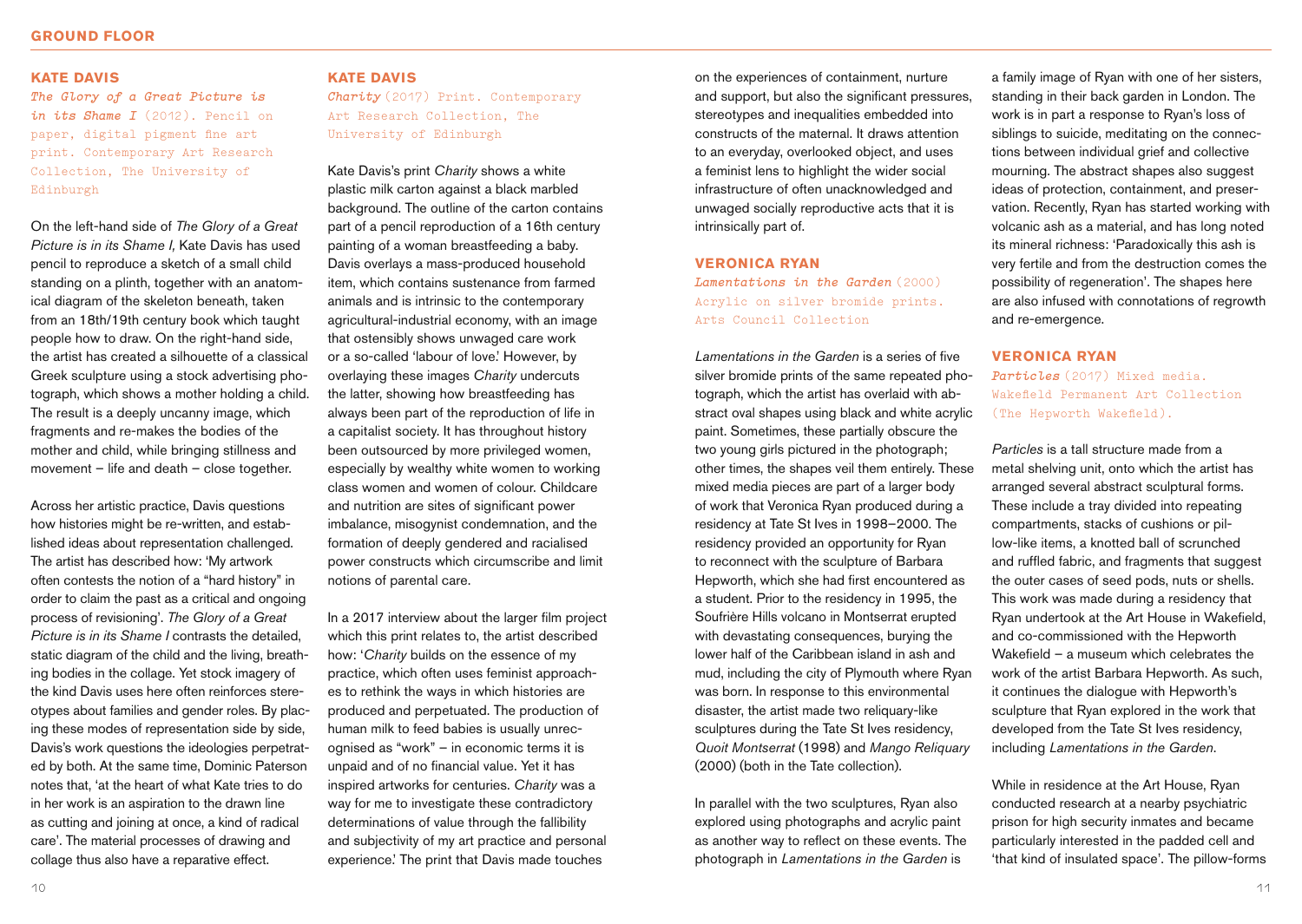in *Particles* might reference this history of confinement, as well as the use of cushions as supports and props in medical procedures. Ryan's use of stainless-steel shelves to display the objects in *Particles* further underscores these medical qualities, but the shapes and forms also communicate ideas of support, care, salvage and preservation.

In 2004, a large amount of Ryan's work was destroyed in a fire at the Momart storage unit in London. This major loss has obscured the significant connections and continuities across 40 years of the artist's practice. Although *Particles* is very different from earlier works like *Lamentations in the Garden*, displaying different moments from across Ryan's career together in *Life Support* allows us to trace her consistent concern with containment, support and salvage, and with the relationships between inside and outside, personal experience and shared histories.

#### **VERONICA RYAN**

*Cocoa Passion* (2021) Porcelain. Private collection

Throughout her practice, Ryan has repeatedly returned to the imagery of seeds, pods and organic forms. Made in connection with her 2021 exhibition *Along a Spectrum* at Spike Island, Bristol, *Cocoa Passion* is a small porcelain sculptural edition made from a cast of a cocoa pod, which continues the artist's longstanding interest in a range of fruits, including soursops and mangoes. Ryan has recounted how she is particularly intrigued by the dual connotations of nurture and decay which such vegetal matter might evoke in the viewer: 'I have had this ongoing interest in soursop fruit because they grow in an irregular way – they are all different shapes and sizes. They are also medicinal. Often fruit rots, but if you don't eat soursops within a given amount of time, it just goes hard. I have been quite

intrigued by the way they metamorphose.' *Cocoa Passion* similarly plays on these ideas through its use of porcelain, which renders soft and friable organic matter into a hard and brittle, but also delicate and breakable, object. The result is extremely ambiguous: on the one hand, *Cocoa Passion* is a seed, a point of new life and germination. But rather than a soft, yielding surface, this sculpture would break the teeth of anyone who tried to taste it. The small form provides a direct link back to the bronze objects contained in Ryan's earliest works from the 1980s like *Relics in the Pillow of Dreams* (1985) showing how Ryan continues to work with and develop the ideas that have infused her art practice from the beginning of her career. This can be understood as a mode of artistic life support, whereby forms and ideas are continually revivified, developed and regenerated, gathering new associations and implications as they change and grow.

# **ALBERTA WHITTLE**

Alberta Whittle's close engagement with *Life Support* follows several intersecting paths. As well as producing a new floor sculpture for display amongst existing works, she is collaborating with Ubuntu Women Shelter on a durational project which will include a residency at GWL later in 2021. More information on Ubuntu's work and this partnership can be found in the conversation included in this booklet. The *Life Support* exhibition has also afforded Whittle an opportunity to present her series of three recent film*s HOLDING THE LINE: a refrain in two parts, business as usual: hostile environment (a remix)*, and *RESET* simultaneously under the working title *Creating dangerously (we-I insist!)*. Discussing this development of this series over the past year and a half, Whittle has said:

'After a devastating eighteen months of socio-political catastrophe, *Creating dangerously (we-I insist!)* speculates on the optics of protest, channels of refusal, as well as the desire for pleasure and softness. The title of the trilogy entangles research by Edwidge Danticat on the potential for creative action to become a communion between audience and maker, with the title of Max Roach's album, *We Insist: Max Roach's Freedom Now Suite*  (1960). Researched and produced as urgent meditations on freedom, this trilogy of films attempts to straddle a sense of looking back and looking forward whilst still being immersed in both epidemiological and political strife.'

*Life Support* provides the chance to think both about the ideas and concerns of each of the these works, but also about how the process of creation itself – its revisions, developments, edits and transformations – bridges the individual and the collective in fundamental ways, constituting an act of care and support in its own right, while constantly balancing the need for

response and action with memory and historical record. In her 2010 essay 'Create Dangerously: The Immigrant Artist at Work' from which the trilogy takes its name, Danticat asserts: 'there are many possible interpretations of what it means to create dangerously, and Albert Camus, like the poet Osip Mandelstam, suggests that it is creating as a revolt against silence, creating when both the creation and the reception, the writing and the reading, are dangerous undertakings, disobedience to a directive.' This notion of creating dangerously is fundamental to the work Whittle is presenting for *Life Support*, while weaving through many of the interventions and actions in the exhibition.

# **ALBERTA WHITTLE**

*HOLDING THE LINE: a refrain in two parts* (2020-21) Digital video, 21 minutes. Courtesy the artist and Copperfield London

*HOLDING THE LINE: a refrain in two parts*  shows starkly divergent approaches to the act of holding. It contrasts state-sanctioned police violence and its maintenance of white supremacist, neo-colonial containment, with the softness of touch, cradling, mutual support, and group solidarity. Whittle's film incorporates footage taken from body cameras and phones during invasive and aggressive police stop and search during lockdown. This explicitly racist apparatus of control, which continues to be used disproportionately against Black people and people of colour amidst the Covid-19 pandemic, relies on hard bodies for its execution: armoured, weaponised, encased in uniforms and high-visibility jackets. These are contrasted with the fluid movement of protesters shown coalescing in rivers of resistance during the Black Lives Matter protests of summer 2020, including the moment when activists toppled the statue of Edward Colston into the waters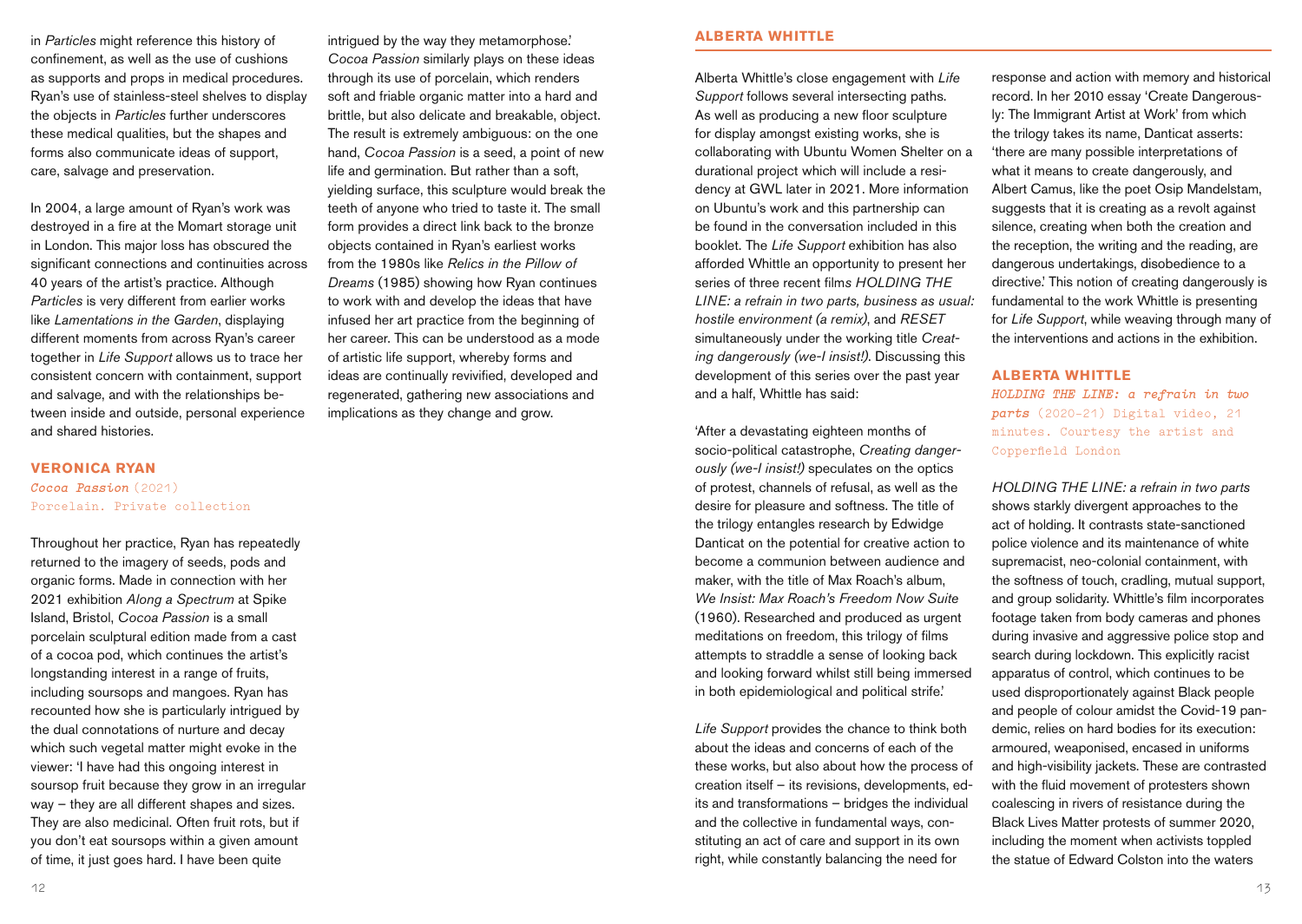of Bristol docks. Countering barriers, borders, systemic anti-blackness and police brutality, *HOLDING THE LINE* foregrounds waywardness, following Saidiya Hartman's evocation of this state as: 'the avid longing for a world not ruled by master, man or the police. The errant path taken by the leaderless swarm for a place better than here.' Sound is key to Whittle's invocation of waywardness, though the refrain of a sharp-sweet note generated on a quick intake of breath, which then mingles with the moving exhortations of protestors: "No justice, no peace." "Stop killing us." When the sound ceases, and the names of the Black and Brown people who have been killed in the UK by police fill the screen, we are invited to remember together, to keep their names constantly on our lips.

In *HOLDING THE LINE*, hands touch and fingers interlace. A small boy dances and plays in the surf as waves gently break on the shore. A protester swerves and leaps in the air with supple grace. All manifest refusal and resistance using softness, in pursuit of what Hartman calls 'the everyday struggle to live free'.

### **ALBERTA WHITTLE**

*business as usual: hostile environment (a remix)* (2020-21) Digital video, 36 minutes. Contemporary Art Research Collection, The University of Edinburgh

*business as usual: hostile environment (a remix)* is about both long and short journeys over water. It takes a careful look at histories of immigration, and in particular that of the Windrush generation, who, between 1948 and 1971, were invited to the UK from Caribbean countries to help fill post-war labour shortages. Via this history *business as usual* takes infrastructures of healthcare as its focus, pointing to the places where this fragile ecosystem, supported by a diversity of underpaid essential

workers, is threatened by the UK government's continued drive to place profit above human life. Through the lens of the current crisis, Whittle brings our attention to lives less seen, navigating hostile environments fashioned over a long time through imperial imaginations and violent austerity measures. These lives surface in different forms, as a reasoned text, an anxious digital rendering, in intimate conversations and emotive dance scenes, and through voices that shatter 'respectable' lines of silence drawn around them as subjects, resonating deeply and demanding attention.

It is a film with a double consciousness combining a sharp critical focus on recent immigration policies (and longer colonial legacies), designed to exclude those who have put their bodies on the line to offer healthcare and other forms of life support during the pandemic, with a softer view, showing moments of poetry as people move with each other in found footage, expressing grace and poise as well as joy. In amidst this grappling with history and memory a small boat navigates a canal in Glasgow, once part of a support structure for colonial systems, now holding figures at play, sisters doing what they do, and adults guiding them. We are also quided by the different voices in the film, asked both to rebel and resist violent policies but also to give thanks and find hope collectively. Ending with water the film suggests that perhaps its softness is the best response to the hard edges of manmade landscapes.

### **ALBERTA WHITTLE**

*RESET* (2020) Digital video, 32 minutes. Courtesy the artist and Copperfield London

Completing the trilogy *Creating dangerously (we-I insist!)*, Alberta Whittle's *RESET* is a film meditation of deep healing practices. The film addresses the need for reparative softness

and pleasure in the context of the coronavirus pandemic, the hostile environment and the legacies of colonial violence. *RESET* holds space to feel through the grief that these systems seem to make inevitable for black lives. To this effect, *RESET* immerses us into Black feminist dreams of deep connection with desire, and communion with ancestors through black oceans.

From its opening, close-up shot of the artist's face, juxtaposed with photographs of ancestors and a swimming snake, *RESET* encourages viewers to connect into their own body, initially through breathing, reflection and humming. Structured as three lessons, the film presents texts and performances by collaborators, including writer and poet Ama Josephine Budge and choreographer and dancer Mele Broomes. *RESET* moves through hypnogogic scenes and sounds – dance and singing inside spacious rooms and archives, amid burnt woodlands and beside fountains. Ululations – wavering vocalisations – are invoked to 'soothe withered hearts', and then reflected in drawn out sounds of resonant electronic horns in a score performed by St Mozelle, that shift and bend in pitch.

Connecting the waves within singing, within Black bodies, and within seas, through dreams, *RESET* is charged with currents of solitary desire. It reflects into the 'well of replenishing and provocative force' of the erotic that Audre Lorde writes of in her important essay 'The Uses of the Erotic', that may flow through 'the woman who does not fear its revelation, nor succumb to the belief that sensation is enough'. The revelations spoken of in the film are strikingly represented in the marbles that 'slip and slither' out of bodies, to be caressed with dancing feet, and to fill the screen with burning colours.

#### **ALBERTA WHITTLE**

*stormy weather skylarking* (2021) Urethane resin. Courtesy the artist and Copperfield London

Commissioned for *Life Support*, *stormy weather skylarking* extends the soft, uplifting spaces opened up in Whittle's trilogy of films *Creating dangerously (we-I insist!)* out to incorporate GWL's floor space. Here visitors are invited to find their own rhythm and resistance through play. This sculpture riffs off both children's street games and the practice of laying out placeholders for teaching new dances while also hinting at the imposition of other, more oppressive rules and spatial delineations abundant in colonial apparatuses. Pointing to the transgressing footprint, Whittle has said that dance offers a means of evading entrapment, a refusal to 'stay within the lines' as it shifts from set moves to flights of creative improvisation. In this way, *stormy weather skylarking* offers a powerful resistance to inherited rules and the exclusions these create.

# **ALBERTA WHITTLE**

*Celestial Meditations II* (2018) *Meditations on Welcome* (2018) *C is for Colonial Fantasy* (2017) Digital prints. Contemporary Art Research Collection, The University of Edinburgh

Many of the themes negotiated in Whittle's films and sculptures are anticipated in this earlier set of digital prints. Water as both a life-giving force and a site of catastrophic loss, shorelines as haunted intermedial spaces of arrival and departure and questions of hospitality are all negotiated through collaged fragments of drawings, photography and found imagery which the artist describes as 'a mash up' of different bodies of knowledge.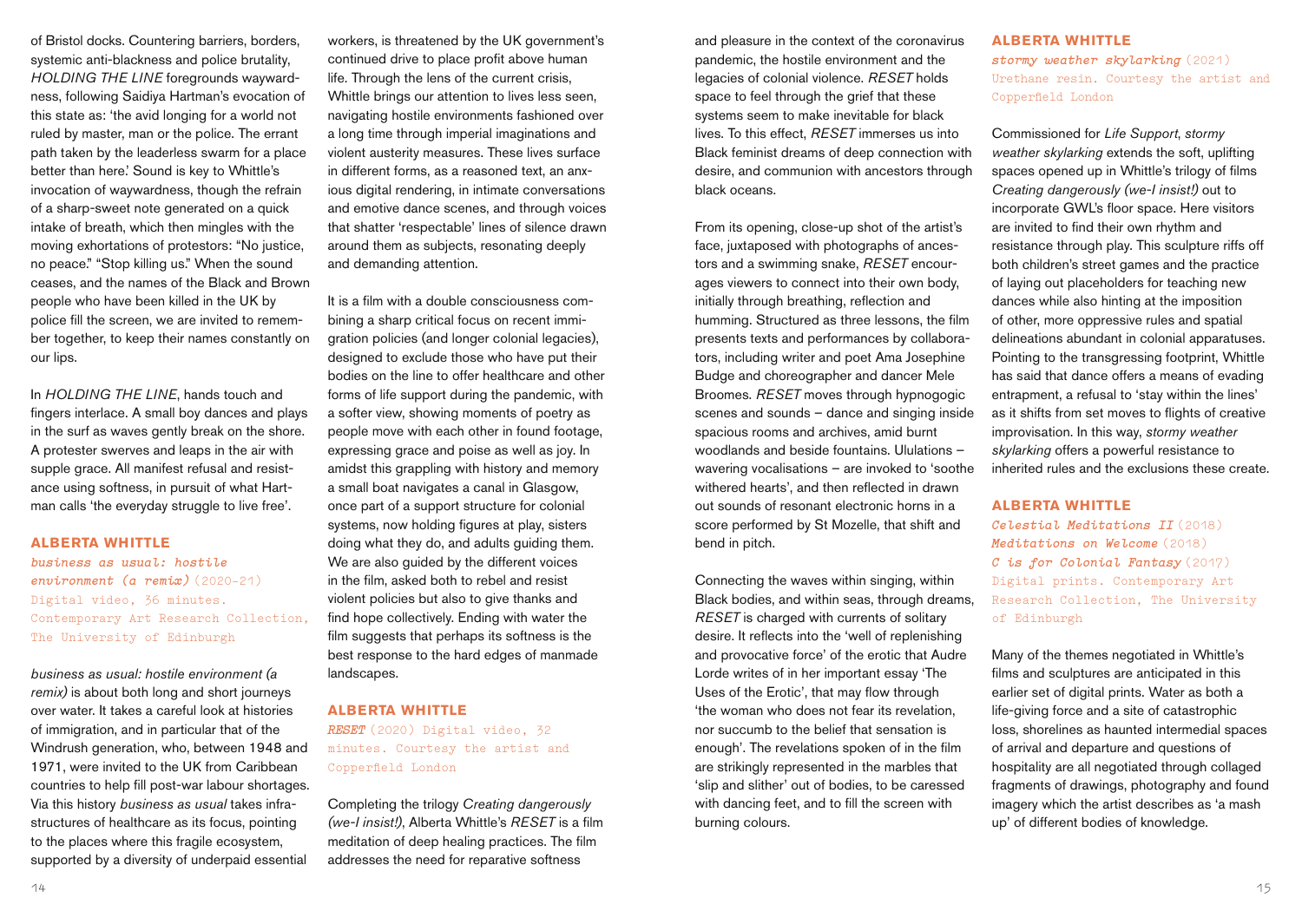In *Meditations on Welcome* a figure draped in silver cloth addresses the horizon line at the site where the British first landed on the island of Barbados. Symmetrically overlaid on either side, hands hold aloft a pineapple, replicating a gesture Whittle found in a painting of Colum bus's arrival in the Caribbean in which the indigenous inhabitants held the fruit in the air, apparently as a sign of welcome to their Euro pean colonisers. By symbolically reproducing this myth, Whittle punctures the sanitised and erroneous version of history it perpetuates.

Alongside the recurring imagery of the pine apple, seashells multiply across this series of works. The vulvic form of a conch shell is centred in *C is for Colonial Fantasy*, where the incessant glare of four detached blue eyes frame repeated images of the artist's splayed body positioned around the shell's opening. Here, the trope of hypersexualised Black bod ies is set in explicit relation to the exhausting pressures of the male gaze and the realities of colonial experience.

*Celestial Meditations II* draws upon a similar set of images, this time against a psychedelic landscape of rocky outcrops and heavenly bodies. Apparently captured in the midst of a ritual, Whittle carves out a new almost futuristic space of possibility, healing and rebirth. Yet at the same time, the work signals histories in need of recovery, as denoted by the tartan wrap which points to Scotland's central role in the trans-Atlantic slave trade.

# *Conversation with* **UBUNTU WOMEN SHELTER, ALBERTA WHITTLE**  *and* **LIFE SUPPORT**

As part of this project, Alberta Whittle and *Life Support* are collaborating with Ubuntu Women Shelter on a residency at Glasgow Women's Library in Summer/Autumn 2021. The collaboration intends to open and hold space for the women of Ubuntu within GWL – to facilitate a space for creative expression and coming together, to do bodywork and share joy. In the following conversation, Alberta Whittle, Loa Pour Mirza and Amna Ahmed who work with Ubuntu, and Nat Raha from *Life Support*, discuss the collaboration. They speak of the (often traumatising) burden of proof demanded of black and brown women when it comes to requesting resources from the state; and the accessibility of institutional spaces within Glasgow and the UK to women and non-binary people with lived experience of migration, asylum or destitution. They also speak of strategic identifications, and of creating the ground to remember one's needs, tap into past lives and explore future lives and desires. The conversation took place in June 2021 in the Community Room at Glasgow Women's Library.

**AW:** Something which I was mulling over after our conversation was around the nature of us coming together, and thinking about how often when we have these creative projects, there's this expectation to prove worthiness, or to prove trauma, or to prove that this project is necessary somehow. And that led me to think about how destabilising and how re-traumatising and exhausting those cycles of demand are. And I wonder, going into this collaboration, how we can think about changing that expectation for a burden of proof?

**LPM:** Mmmm. When we had spoken about it earlier it bought up a lot for me. I mean funding generally is a stressful experience. We're all grappling with each other, there's no sense of solidarity with other organisations – you are all fighting for this pot of money. And then there's the ways you have to prove that you are worthy for that money, which really means having to platform the women's trauma in a way that is really disempowering. It strips away their agency, it strips away their privacy, all the things that are so necessary for them. And the fact that there is something almost colonial about the way it works, where you have to play the victim to get access to spaces or to funding. At Ubuntu, we've always taken quite a clear line that we will never do that – we will never photograph the women, we will never disclose demographic info and personal stories of who we're supporting and in what capacity. We take quite a clear political and quite radical stance on a lot of things, and most people who know us or have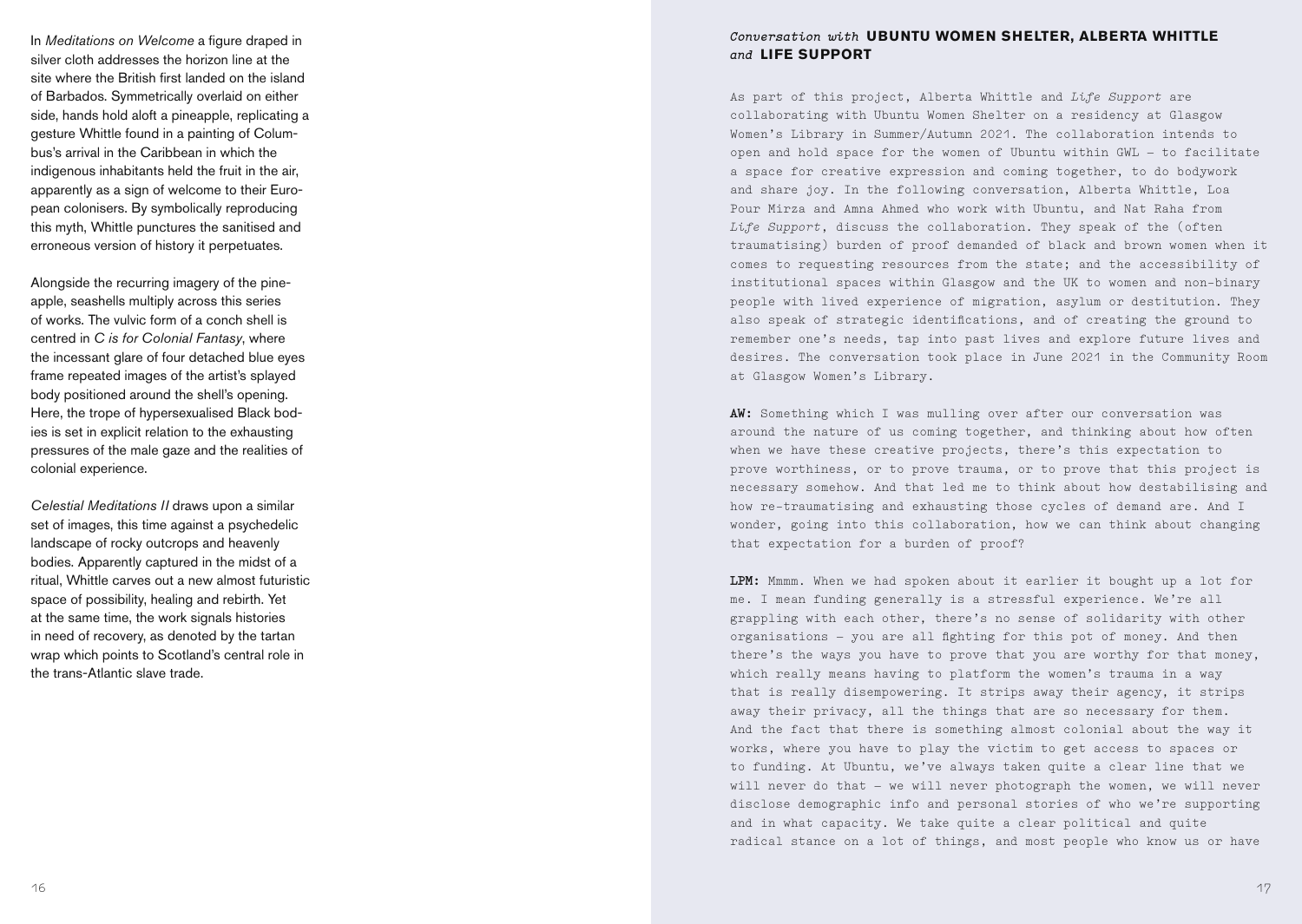reached out to us are aware of that. There's this expectation, because we're set up as a charity, that we're going to embody the way these structures want us to behave, which is to be these sort of corporate charities, and it goes against the way Ubuntu works. And so when you say it's a fluid conversation and it can go where it needs to go and there are no expectations – that's how we like to work and that puts less pressure on us, it puts less pressure on the women to perform. Another thing that you see, and we did our own research on it, was that a lot of the women's identities are now shaped by their legal status. And so what ends up happening is everything else about them is stripped away, and they are just an asylum seeker, they are a victim. All these words are – in so many ways – disempowering. We want to pull away from that. I think there's something about them claiming the space at Glasgow Women's Library as themselves, as who they want to be in this space, rather than as asylum seeking women or as migrant women with no recourse to public funds. Pulling away from that language that is usually what we have to use when we are trying to get funding. How we can give them a sense of agency about how they wanna use the space, and the identities they can bring to the space that can go beyond just "you're a victim of state violence" and "you're a survivor of x, y and z".

**AW:** I'm listening to you and I'm writing down these words like privacy, legal status, (well for me) white patronage, and like almost this pressure to perform victimhood, even though there is obviously trauma there. Actually there's a sense of having to make these corporate institutions feel good?

#### **LPM**: Yeah

#### **AA:** Mm-hm

**AW:** That they have to feel good, that they have to somehow feel satisfied, that this is a way for them to derail their accountability for actually, like, supporting these structures, which then create these awful situations?

**AA:** I don't understand how we're supposed to quantify or label what the women have gone through – and the trauma – and then portray it in a way that they've gotten better and these spaces are helping them, because these spaces are not for other people. It's just for them: to take from the space; the work that they do in the space or the work that they don't do in the space; and what it does for them. And I don't think it should have to be portrayed in a way that – yes, they have found that

they've accomplished this, and for them to feel and behave and express what they want, the way in which they want. Because all the decisions that have been made for them have probably been without their choice, it's not what they've wanted in the matter. And I think this provides them choice, it provides them autonomy. It's not something that someone can take away from them. And I can come into this space that's just me and there's no one else expecting anything from me. No expectations from them, I think, is what they deserve.

**AW:** Absolutely. And like that sense of, like, deserving and feeling deserving. And it reminds me of like, my Gran – she would always talk about catching an ease. Just like, having an ease, just having a moment of peace, just taking a breath for yourself and actually how impossible that can be.

#### **LPM:** Mmmm

**AW:** How impossible that can be to make this machine of the state feel good, so that you *can* catch that ease. And what is the price, emotionally, physically, on taking that ease, because it's then just like there's a price that's going to come later?

**LPM:** Yeah. I think this whole idea of their identities becoming being an asylum seeker, so their identities are based off how the state sees them, and that's what they embody. And actually it is a very strategic one at the same time, cause bearing in mind, you are navigating a very hostile and very complex system. Because when you're going to lawyers meetings, when you're accessing services, you have to present yourself in a certain way, which is shit. It shouldn't have to happen, but we see it time and time again. And what I've found is that women find it really difficult to pull away from that, because they're so used to doing that now. So when they come to our space – and we ask them "what do you need" and "what's happening for you, what's coming up for you" – and because of the way we work, we're led by and for the women, we centre their needs and their choices, that's something that they're not very used to. So even when you try to pull them out of that headspace of *I am just an asylum seeker* into *I am this women with all these different identities, with all of these different needs*, they find it really hard.

We had done a nine-week wellbeing programme and it was just us bringing ourselves into a space, and we had done bodywork together, and we were doing reflections and discussions and poetry and all kinds of things, and you could see at first everyone was quite reserved. And then when you broke past that it was *so* liberating, it was so wonderful to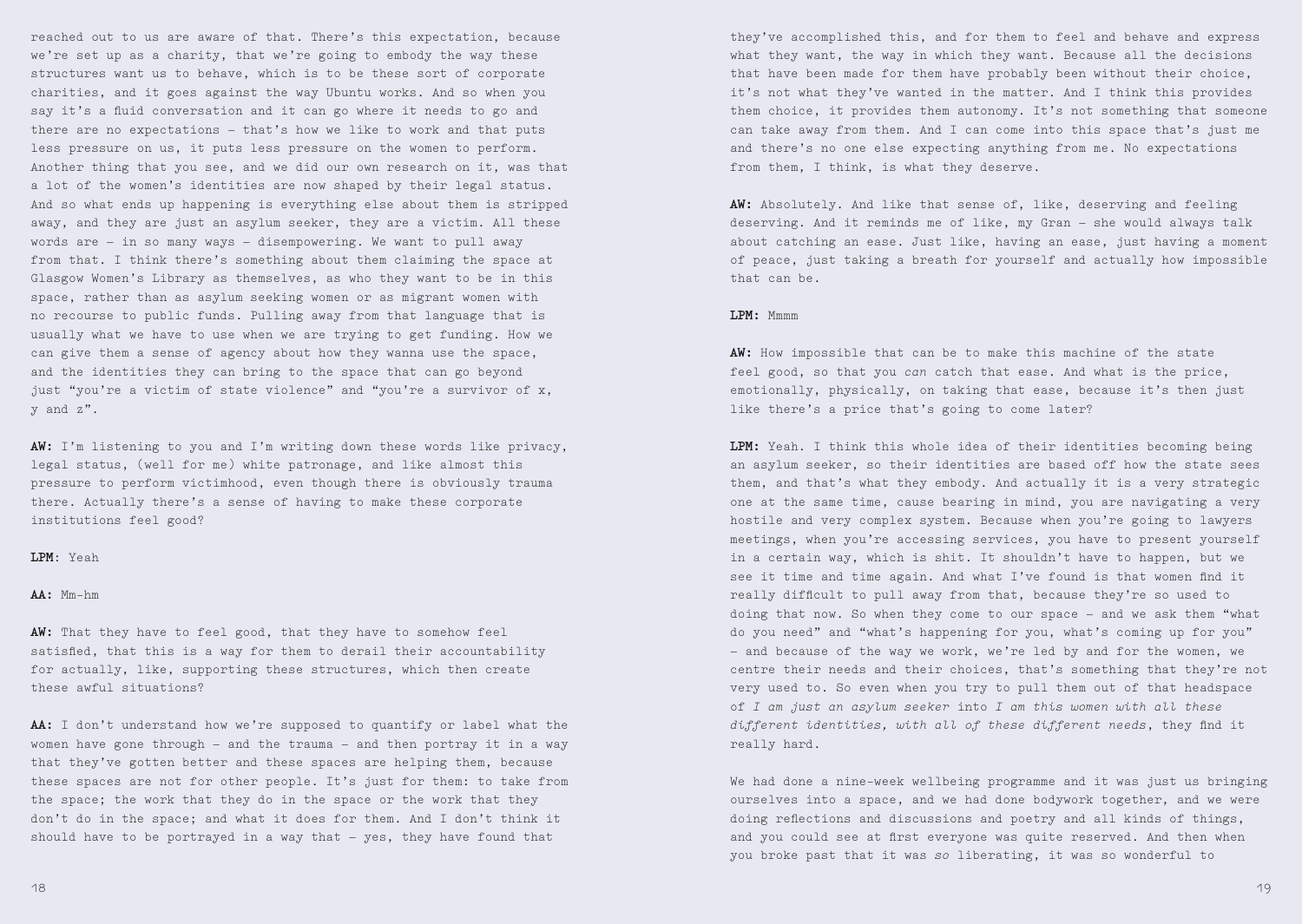see. And the connections that people made within the community was unbelievable, because you're connecting beyond just "we're all just asylum seekers in the system", no, we are x, we are y, we are z, we have all these strands and threads that connect us. And once you get that, it's just a real beautiful space, and I would love for that to be in here.

There is also this important aspect – and I was thinking this now as I was looking around – being in this space is a form of reparations in so many ways, allowing these women to access spaces that historically aren't meant for them. Although Glasgow has pockets of resistance across it and spaces that are more autonomous, a lot of them are not accessible. Particularly to migrant women who sit at that intersection, it's just not there for them. And so something with like the Women's Library, we've been thinking about using it for a while, but wanting to do it on our own terms. When you were talking about infrastructure, I think that's actually a really interesting conversation between Ubuntu Women Shelter and Glasgow Women's Library, because when we like to use spaces, we like it to be *very* autonomous. We like it to be a neutral space where we don't have to necessarily tell anybody what we're doing in it, we don't have anybody watching. The thing about the white gaze is really important because you are in a white structure, physically, and questions arise about how do we ensure privacy for the women. So all those things came to mind, even just looking at the space we're in, like, it's beautiful. It's a reminder that this is a classic, historical building and like, what does that hold with it, what does that mean?

**AW:** And what's it referencing?

**LPM:** And what's it referencing.

**NR:** So this building was a Carnegie Library, built originally as a public library funded by the Carnegie Trust, so it's deeply rooted in those sources of the extraction of wealth and the directions they've travelled in.

**AW:** When I was listening to you and I was hearing you talk about, like, choice, and trust, it made me think about this collaboration and how – within that framework of only being perceived as an asylum seeker, and the nuances of knowing that one has to be strategic, literally just to survive in this environment against the state – how can one almost remember one's needs? Which maybe were preceding, were in place before you were stamped with this status – this legal status – or perspective, or gaze as an asylum seeker. And the lives which you had before that,

and I say lives particularly because we've all had many lives, you know, I think you change everyday and I am just sitting with that. Going into this collaboration, how can we settle things in ourselves, or make the kind of structures in place, so we can remember those lives and reconnect with those lives. And our own desires. Because desires, I think as well, are never really placed at the foremost?

#### **NR:** Mh-hm

#### **LPM:** No, never

**AW:** Like what would give one pleasure? I think pleasure's really important. You know, we're talking about catching an ease, taking a break, but actually what gives pleasure? And connecting with that part of ourselves.

**AA:** I also wanted to know: at the end of your wellbeing sessions, do you find that the women know how to articulate what they want, and what it is they need? Is that something that comes across?

**LPM:** Yes, but I think more so because it's taken time to build that trust and now people are at a point where they can communicate what they need. But what I found was – and it's something that we've learnt as we have gone along – that simply asking and simply verbalising it isn't enough. Using these different bodily practices, using more visual and creative forms of communicating actually work a lot better. That time we did the collage making – so much came from that because the women had their own time to create something and there was no time limit, no one watching over them. All they had to do was just show up with it. And things were just pouring out, and people were picking things up from each other's collages. When we moved into things like poetry and storytelling – through that people are communicating their needs although it is more abstract, and there was always a fear in participating because we were using the English language – and that's actually something we'd like to pull away from. Which is why the bodywork was really important, because that's not using any language. But even when we've had to use language, it's also about rethinking what we value in terms of knowledge production, and communicating through things like storytelling – it was amazing. I can't quite articulate it because I don't think there's words that can describe it. And with activities like bodywork, we have to be careful given we're working with a lot of traumatised women who've experienced for example gender-based violence, and other experiences which sit in their bodies, and there's a lot of trigger points. But once you approach it with care, with ease, and consensually, you're opening up a whole other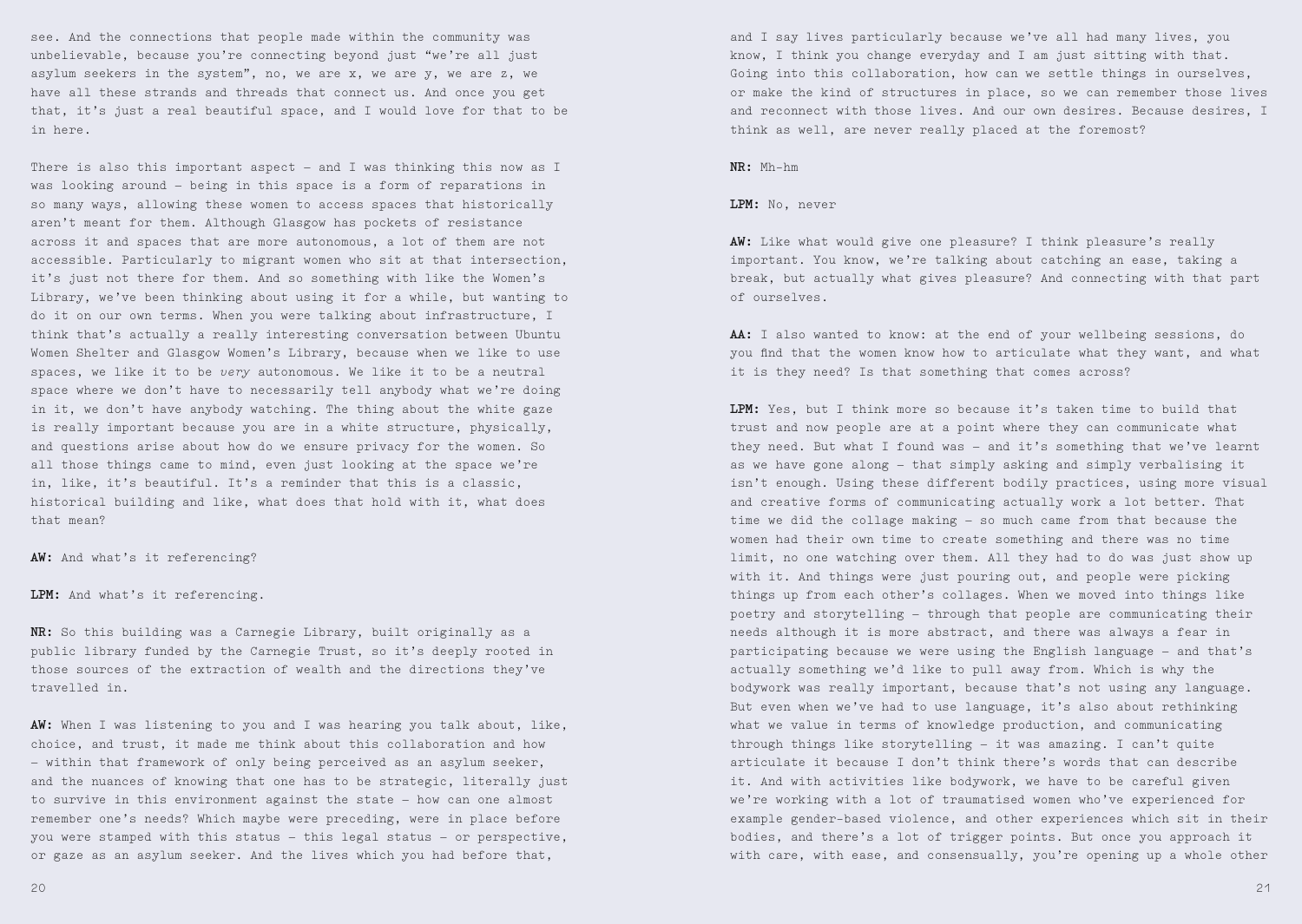portal where people are communicating their needs with their body, physically. So I'd be interested to see if that's one thing we could bring into this space, cause actually that's something ever since we stopped the session, we've been getting calls like "I really miss that, I need that, because I'm so tired of talking all the time".

#### **AW:** Yeah.

**LPM:** When you had mentioned about prior lives, there's this assumption that before they were stamped as an asylum seeker they had agency, and actually that's not true for a lot of people, like, thinking about where they sit culturally, and just I mean that patriarchy knows no borders knows no bounds –

#### **AW:** of course, absolutely.

**LPM:** And I think what we really need to be focusing on is how we can get women to that point where they can actually tap into what they need and who they are. And I think about myself. I haven't had half the experiences they have, but even this sense – what was I like before  $x$ , y and z? And I don't know, because I've been socially conditioned in a certain way, and I feel like I've had to adapt and mould, particularly as a migrant, and I'm just at that breaking point where I'm figuring out who I am. And I think that's me, so what about all these other people, with all these other intersectional identities and experiences. There's so much there in terms of this idea of tapping into our past lives, it's more about a new life –

#### **AW:** Future lives –

**LPM:** A future life, one that hasn't been explored yet, that hasn't been tapped into yet.

**AW:** I think that's really exciting to think about like our future lives, planning for our future lives, and how that features in terms of thinking about what we want. You know saying *I want*. I mean, I still find that so impossible, this makes me really emotional, to think about that. Like, I feel with social conditioning, it's *so hard* to say those words aloud.

**NR:** We've been talking about how Ubuntu has been creating the space for certain kinds of bodywork to take place, certain kinds of creative practices that help break down the barriers, all the institutional jargon that the women have to internalise, and we have to internalise to navigate funding, etc etc. And getting to the future lives – how

do these infrastructures, how do we as the people behind these spaces, help facilitate the future lives once they've been figured out?

**LPM:** It's a really murky terrain, because actually for a lot of people, your future's not certain here.

#### **NR:** Of course.

**LPM:** When we've broached talking about the future, next steps, anything like that people shut down. So there's this real resistance to it, because it's scary, there's a lot fear. I don't really have an answer to that, but I think it's something that will evolve. I hope that we can get to a point where we have created some kind of community, some level of openness and safety for people to explore that, and to see how we can help facilitate further explorations of that.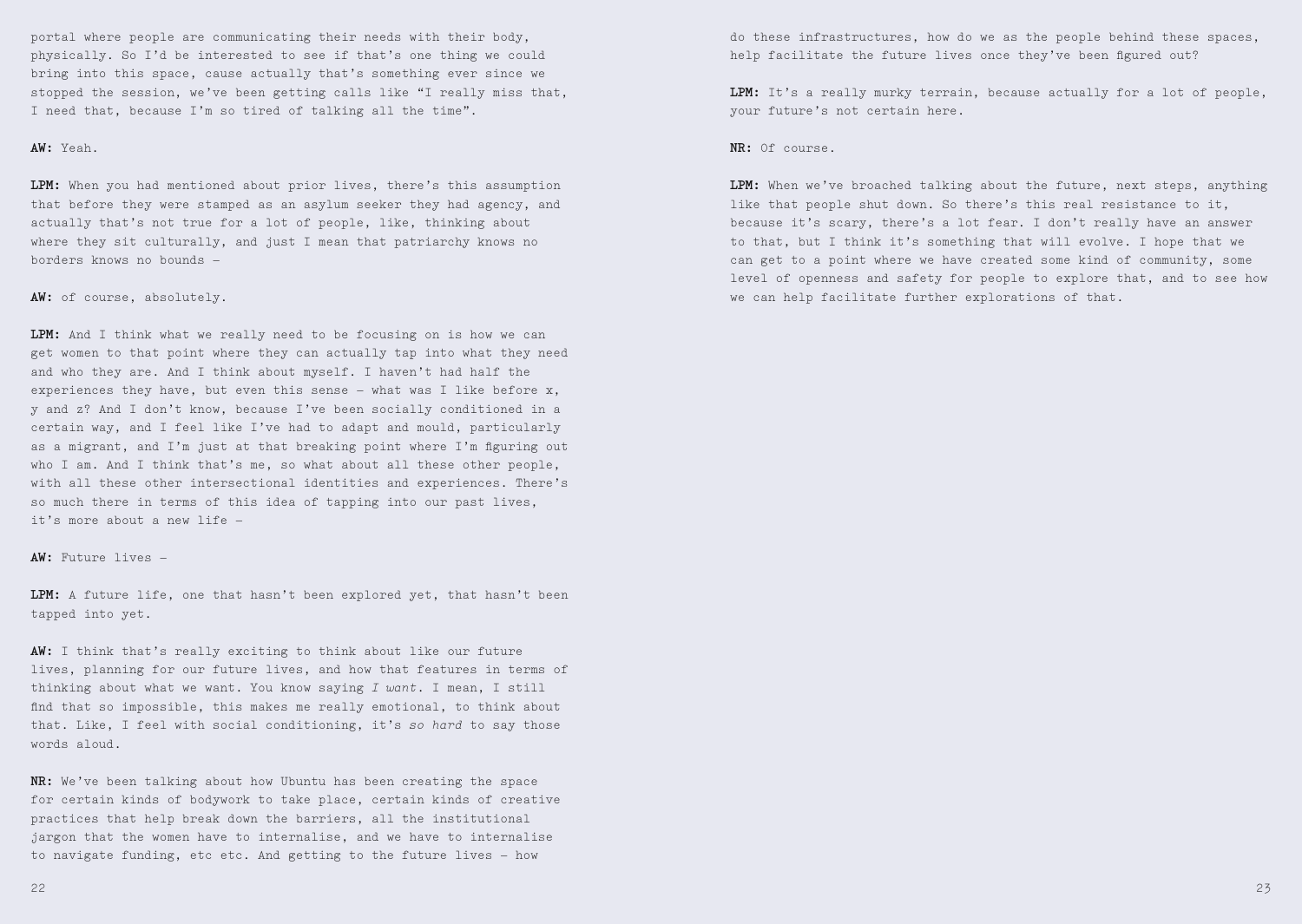#### **MARTHA ROSLER**

*If You Lived Here…* (1989 – present) Mixed media exhibition and archive Courtesy the artist

*If You Lived Here …* was first presented in New York in 1989. It included three exhibitions and four 'Open Forums' which addressed housing problems, homelessness and the impact of divestment and gentrification on communities across the city and beyond, and attempted to explore solutions. Its radical approach reimagined the highly exclusive Dia Art Foundation's gallery and select audience in several respects. The project solicited participation not only from 'recognized' artists and those in more marginal and counterculture scenes but also reached far beyond to include activist and advocacy groups, academics and schoolteachers, architects and urbanists, squatters and urban homesteaders, and local people. Contributions by over 200 invitees—in the form of documentary photography, woodcuts, collages, paintings, constructions, and children's drawings—filled the walls below real estate adverts and graphs illustrating housing unavailability amid steeply rising levels of wealth inequality. These adverts and graphs, hung above normal display height in the 'waste space' of the gallery, signaled the project's determination to expand the shape and scope of art world exhibitions, broadening the range of artwork, information, and participation accepted in such an institution.

In pursuit of that aim, the gallery included a free-standing library and reading room with books, pamphlets, and flyers as well as art works and a couch. This structure changed configuration for each exhibition. In the show on architecture and urban planning, it housed a coffin and an installation on undocumented worker camps in Southern California by the

cross-border group *Taller des Artes Fronterizos.* In the show on homelessness it was transformed into a multi-bed shelter, and although sleeping there was forbidden by building regulations, it served as a meeting space for Homeward Bound Community Services, the self-organized group of homeless people who served an advisory role in the project, maintaining a temporary office in the gallery for their activist work. The Mad Housers, an activist group of architects and designers, came up from Atlanta to build huts for homeless clients, building inside the gallery and elsewhere in the city. Unusually for the era, the show incorporated a regular schedule of over 30 film and video works from diverse sources, screened on television monitors in areas with comfortable sofas. There were also scheduled poetry readings and various workshops.

In the 30 years since the original project, the *If You Lived Here…* archive has continued to grow and evolve as it has travelled to venues across Europe and North America, accruing new materials along the way. Here at Glasgow Women's Library, it is presented in partnership with Living Rent, Scotland's tenants' union. We have worked with Martha Rosler and her team to select materials from the archive which represent the 1989 exhibitions as well as housing struggles as they have evolved in different international contexts. These documents are set in relation to the artworks, documentary photographs and local archives which excavate the histories and current realities of housing, gentrification and urban life here in Scotland. These include the proposed collective housing project Take Root which imagined alternative ways of living, items from the Living Rent archive, Nat Raha's poem *(london will die)*  (2014/15) and protest banners. Across all the materials included in this exhibition, particular attention has been paid to women's experience. As the impact of the Covid-19 pandemic on housing provision takes hold, *If You Lived Here…* offers a timely way to connect with and learn from past struggles.

# **JOEY SIMONS AND KEIRA MCLEAN** *Glasgow Housing Struggle Timeline* (2021). Mixed media

The *Glasgow Housing Struggle Timeline*  weaves together three narratives of housing change in the city to recover hidden histories of women-led tenant organising, challenge the inevitability of contemporary housing inequality, and imagine new futures rooted in a long tradition of resistance.

Drawing on the aesthetics of the original *If You Lived Here…* exhibitions and the Blueprint for Counter-Education, a series of key 'episodes' of housing struggle are presented through archival documents, leaflets, reports, texts, songs, poems, photos and film stills. Beginning with the rent strikes of 1915 in Glasgow, the timeline takes in post-war squatting movements, the Merrylee council housing campaign of 1951, anti-dampness organising in the Gorbals and Easterhouse in the 1970s, the Anti-Poll Tax Unions, and the current organising of Living Rent. Connections are drawn across time and place, as the tactics, demands, and visions of tenants' movements respond to the pressures of slum clearance, the modernist housing revolution, class restructuring, and political victories and defeats.

This history of popular struggle is set against official narratives of housing change. The promises, failures, and betrayals of the city's planners, politicians, and developers are critically examined through the Glasgow Corporation documentaries of the 1940s and 1950s, the PR campaigns of Glasgow's Miles Better

and the City of Culture, together with today's 'transformational regeneration'.

In response to these materials, GWL volunteers and Living Rent members have created their own personal timelines in a participative workshop, reflecting on their own narratives of housing change, and the forces that have shaped individual experiences of eviction, homelessness, ownership and resistance.

Visitors are invited to add their own material to this display: for details on how, please visit lifesupport.wp.st-andrews.ac.uk/participate/

# **SHONA MACNAUGHTON** *Progressive* (2017)

Performance documentation including photography, audio recording and script booklet. Photography by Matthew Williams. Courtesy of the artist, photographer and the Contemporary Art Research Collection, The University of Edinburgh

Shona Macnaughton's performance *Progressive* took place in Dennistoun in the wake of the state-led regeneration project spurred by the 2014 Commonwealth Games. It began in a building occupied by Market Gallery on Duke Street where the contents of a government-issued 'baby box' were laid out across the floor. As the artist packed up the items, she began to speak to the audience before leading them out through the post-industrial landscape of the East End to Graham Square. Framed by the gates of what was once the agricultural market and labour exchange on one side and a block of new flats owned by Molendinar Park Housing Association on the other, she stood on top of the box and addressed the onlookers. You can hear a recording of her script as part of the exhibition. Though her talk took on the tone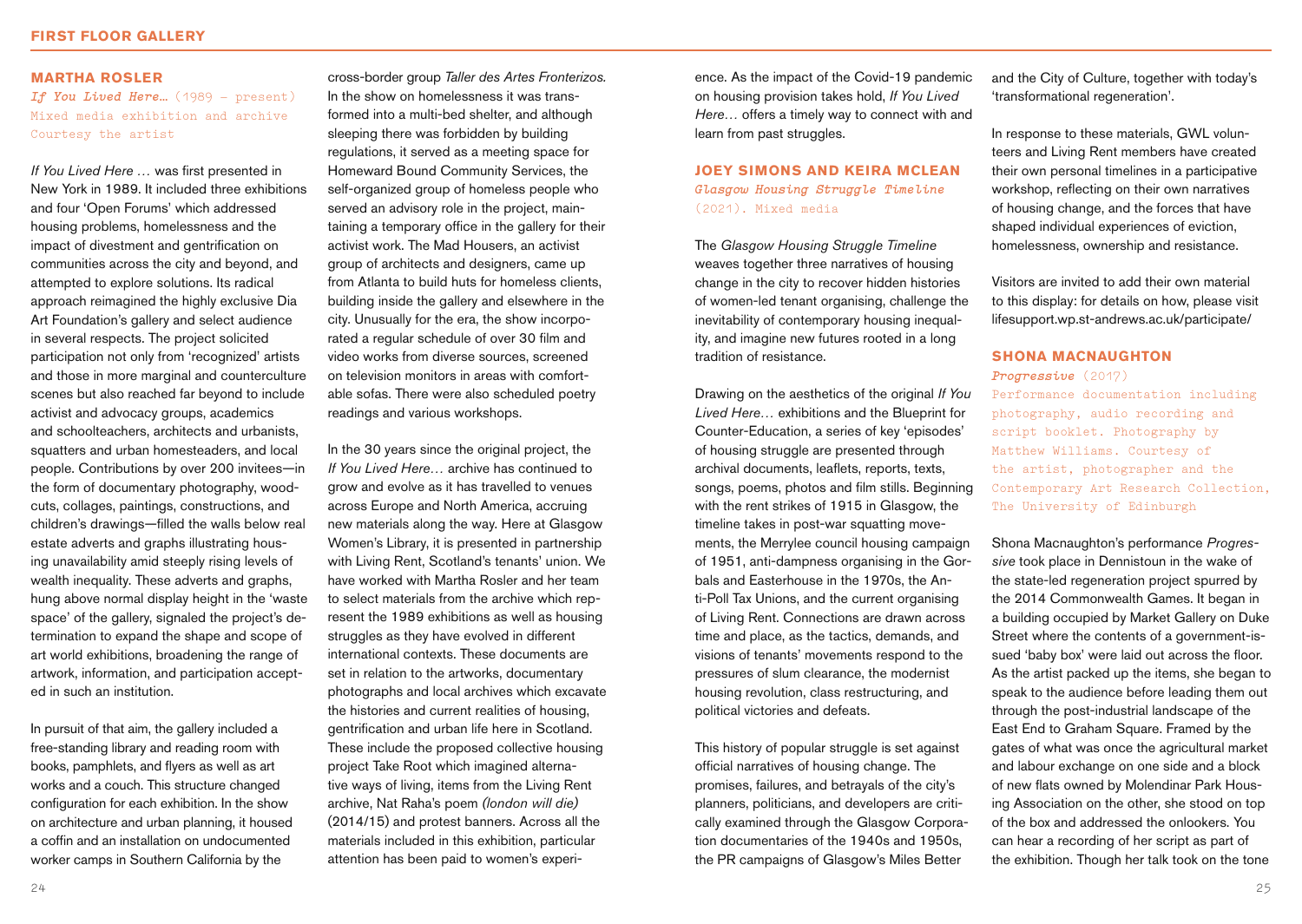of a rally, its content was made up of excerpts taken from official materials associated with the area's ongoing regeneration project but applied to her own pregnant body: "Change is a familiar theme for me" she began, before asserting the aim to "bring new blood", "Make me easier and safer" and to "mix old and new, but keep. My. Character".

Women are often seen as both the drivers and victims of gentrification. But unlike hothouse cities like New York and London, where this accelerated process has seen people and businesses rapidly moved out to make way for the wealthier middle classes, the experience of regeneration in Glasgow's East End is slower and takes on different forms. In *Progressive,* 'regeneration' is understood both in the biological sense (the regrowth of tissue or limbs), and as the attempted transformation of both urban space and local inhabitants. Presenting herself simultaneously as an artist, a mother and a brownfield site, Macnaughton plays with the notion of 'potential' that often features in discussions of creativity, pregnancy and urban development.

# **FRANKI RAFFLES**

Photographs from the late 1980s and 1990s, including: *To Let You Understand…* (1987–88), *Lothian Health Campaign* (1993) and *Zero Tolerance* (1991-2). Curated by Rachel Boyd and Weitian Liu. Courtesy University of St Andrews Photographic Collection, and the Estate of Franki Raffles

Between 1987 and 1988, Franki Raffles visited social housing estates across Scotland and produced a body of photographs about housing. Reaching beyond the binary of interior and exterior, Raffles pays special attention to liminal space: bus shelters, corridors, doorways, playgrounds, and parks, concentrating on communal areas that mark points

of encounter among tenants. The unification of tenants in housing schemes also took the form of mutual aid-based and small-scale organising, which Raffles photographed in an empathetic manner.

At the same time, Raffles was photographing women workers for the project *To Let You Understand...* produced in collaboration with the Edinburgh District Council Women's Committee. In the exhibition and pamphlet that followed, she combined her photographs with quotes from the women photographed and statistics designed to inform audiences about women's working lives. The project included documentation of protests against the Poll Tax, and showed how labour and care were inextricably intertwined for many women workers. Between 1992 and 1993, Raffles founded the Zero Tolerance campaign against domestic abuse, creating images which identified gender-based violence as a product of patriarchy, and directly challenged victim-blaming. Appearing elsewhere in the *Life Support* exhibition, themes of care and support also converge in her photographs of NHS workers in Lothian, distributed to raise awareness about health, safety, and wellbeing among staff across the Lothian Health Board.

Conversation was at the forefront of Raffles' approach. Furthermore, her photographs can be configured as discursive objects in and of themselves. Embedded in print media, billboards and related ephemera, the inclusion of Raffles' photographs signified the greater visibility of marginalised groups, often women and children, by virtue of their direct intervention in public space. As part of our presentation of *If You Lived Here…* for *Life Support,* we have selected images from across different bodies of Raffles' work that resonate with histories of housing struggles in Scotland, showing how a concern with housing and home occurs across different strands of her photography.

# *Museum City* (1989) 8:06 min Slideshow. Courtesy Janet Koenig

In the near future, the MUSEUM-CORP has taken over all aspects of city life. There is no longer any pretense of separation between high art and consumer culture. *Museum City*  was inspired by director Janet Koenig's observation that museum expansion in New York City during the Reagan years coincided with the increasing concentration of wealth and the surge in homelessness.

# *Don't Move, Fight Back* (1985) 29:37 min. Courtesy Matt O'Neal and Elena Garcia

This video explores the different communities of New York City's fashionable Upper West Side, from the rich and the wealthy, to the tenants and activists fighting and organising for affordable and decent housing, taking on the landlords, investors and city policies that threaten their homes.

# *Whose Town is it Anyway? Part 1 Easterhouse: People and Power* (1984) 30:00 min. Courtesy Tony Freeth and Concord Media

One of a series of eight programmes focussing on the economic and political crises which faced towns and cities across the UK in the early 1980s. Part 1 is a portrait of Easterhouse. It conveys the pervasive sense of anger within the community at the failure of the authorities to get to grips with the housing and employment needs of the area and shows how residents struggled to make their voices heard.

*Home and Dry* (1987) 8.00 min. Leeds Animation Workshop. Made with financial assistance from the GLC for the Board and Lodging Information Programme. Courtesy Leeds Animation Workshop

Four women discuss their housing situations. None of them would describe themselves as homeless – after all, they've never slept out on the street. However, as they listen to each other's stories, they begin to understand that homelessness is something they've all experienced. The film analyses the inadequacies of housing policies in the UK and examines the political thinking that lies behind them.

# *Life in the G: Gowanus Gentrified* (1988) 14:31 min. Courtesy Educational Video Center (EVC), Joan Jubela, Hector Sánchez and Steven Goodman

Hector Sánchez, a Brooklyn teenager, revisits Gowanus Houses, the public housing project where he grew up. He interviews his mother and others about the way life used to be, before gentrification began to render the New York neighbourhood too expensive for lowincome families. Along the way, he analyses how ethnic and income groups cluster in an apparently diverse area.

# *Seattle: Hidden Histories* (1991–95) 13:00 min. Courtesy Martha Rosler

The city of Seattle was named after a prominent chief of the Duwamish, who were dispossessed of their land by settler-colonialists. In 1991, Rosler conducted video interviews with Native American residents of Seattle, on questions of history and heritage. She subsequently produced one-minute Public Service Announcements, or PSAs, edited in a style familiar from wedding videos. They feature contributions from among others Vi Hilbert, a Lushootseed linguist, and Roger Fernandes, Alcohol and Drug Prevention Coordinator at the Seattle Indian Health Board. At the time of the video's making, Seattle was one of America's fastest-growing cities: the subsequent tech boom has only sharpened the issues of housing and homelessness in the city.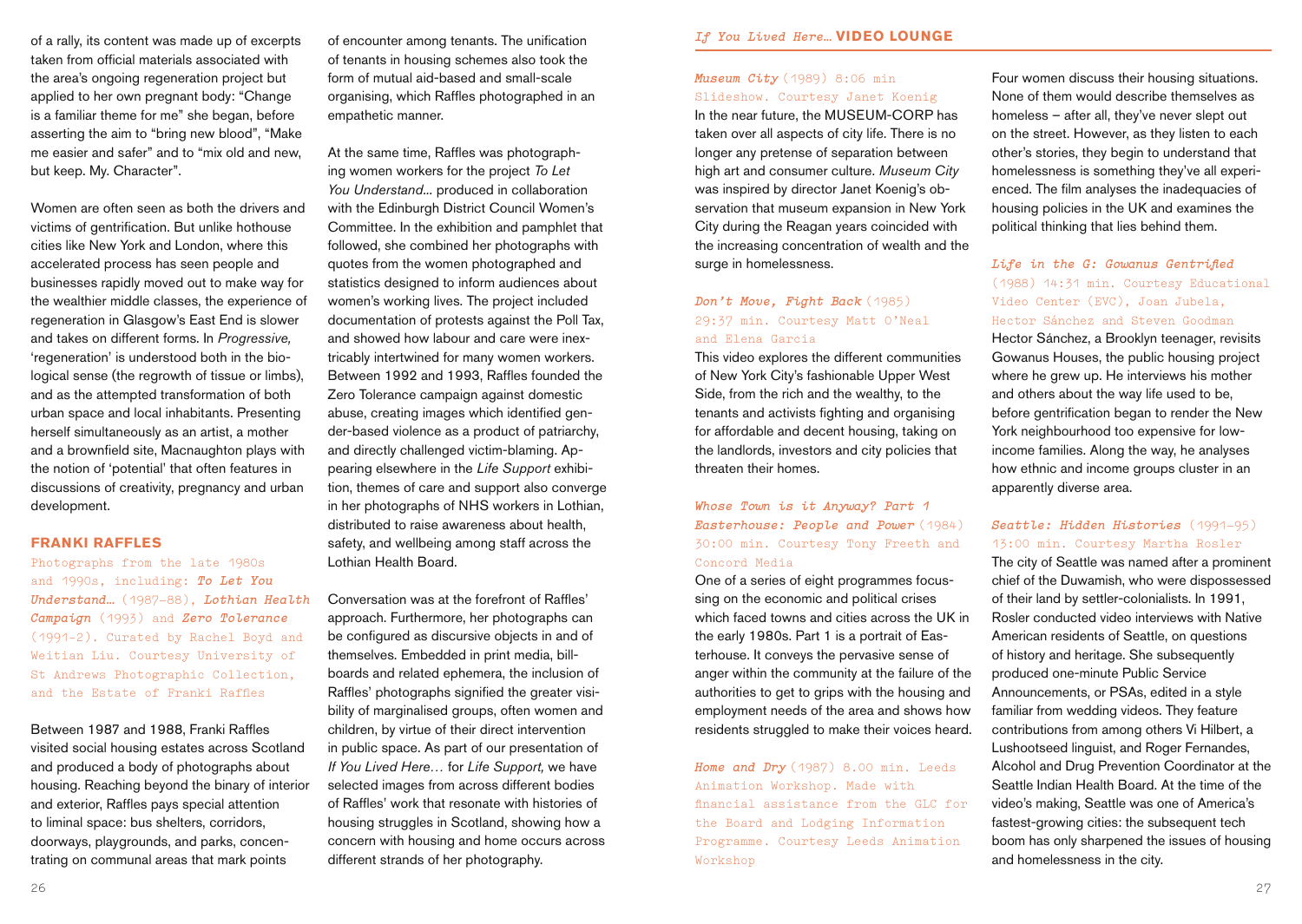# *The House that Jill Built* (1998) 14:21 min. Produced by Magda Ang, Karen Dickson and Helen Archer with Video Information Project. Courtesy

#### Glasgow Women's Library

Made in 1998, the film documents the story of Take Root, a women's self-build group in nineties Glasgow. Here, members Adele Patrick and Sue John speak about the process and challenges faced in the project, as well as the anticipated relief on moving in day. The story after the film was made was a complex one involving misogynistic press coverage, withdrawal of support for self-building by Scottish Homes and group membership waning due to the urgency of needing adequate housing. The houses were built but with major compromises, chiefly that the houses could not be self built and by which time Adele and Sue were the only remaining Take Root members. The archive of the project is now held at GWL.

# *Chinatown Tenant Stories: The Comforts of Home* (2015) 6:09 min A project of the Asian American Oral History Collective, in collaboration

# with Chinatown Tenants Union of CAAAV Organizing Asian Communities. Courtesy ManSee Kong

Ten years after Mr. Wong sought the help of the Chinatown Tenants Union, he recounts the number of times he and his fellow tenants fought evictions and advocated for their rights. After being evicted from their SRO singleroom occupancy building in Chinatown, New York City and moved to another SRO far away on the Upper West Side, Mr. Wong and his fellow residents are finally able to return home.

# *Minutes* (2019) 12:30 min. Courtesy Winnie Herbstein

*Minutes* (2019) draws on material from the archive of Take Root in the GWL. Working closely with minutes taken from the group's meetings, moments were developed into scenarios and restaged by members of Slaghammers, a feminist welding group based at Glasgow Autonomous Space.

# *This is an Address* (2020) 18:00 min Courtesy Sasha Wortzel and Field of Vision

*This is an Address* is structured by a 1995 interview with Sylvia Rivera, the Stonewall veteran and Puerto Rican Gay and Trans Liberation and HIV/AIDS activist. To the background of the demolition of an NYC municipal waste incinerator, Sylvia discusses her home - a homeless encampment at The Piers of River Hudson. She speaks about the social cleansing of homeless and poor LGBTQ people, especially people with AIDS, as part of gentrification and in the name of the 'Quality of Life' Campaign, and her political refusal of comfort while such struggles continue.

# **COMMUNITY ROOM**

For her contribution to the *Life Support* project, artist Olivia Plender has been invited to respond to GWL's building, programmes and archival holdings. Her residency-based commission begins with her intervention into GWL's Community Room which she has reimagined and domesticated through the introduction of new lighting, carpets and soft furnishings, as well as a carefully selected 'Lavender Menace' wall and ceiling colour. The design of posters mounted on the walls and a large-scale curtain hung across the room draws from her discoveries in the GWL archives. Plender's work in the space will continue throughout the exhibition and beyond when it will be used to instigate the production of a new workbook as she describes in the following interview.

### *Conversation with* **OLIVIA PLENDER** *June 2021*

# *Tell us about your plans for Life Support; what form will your contributions take?*

There are two different parts to my project. Initially, I've been invited to transform Glasgow Women's Library's Community Room, a space on the first floor that's already used for different kinds of workshops, community group meetings and education projects. My aim is to make it a space that people feel more comfortable using and that also reflects the values of GWL.

When I've worked with other organisations and groups in the past, mainly in London, such as Crossroads Women's Centre and Sylvia's Corner, which is run by a group of housing activists called Focus E15, I realised that many of the people who use these kinds of spaces often have physical or mental health issues. These can be caused by circumstances like bad housing or overwhelming care burdens, but I also noticed the frequency of chronic health problems amongst women that are not being taken seriously by the medical establishment. I became interested in how these women's spaces and centres work to accommodate various needs and, in doing so, what kinds of social experiences they create. By approaching time differently to the norm, for example, understanding that people's circumstances may mean that they arrive late to a meeting or have to leave early, and by attention to small things like providing enough places to sit down, they ensure that different bodies – not just able bodies – can access and use their resources.

My focus in the Community Room is on making it more welcoming and accommodating. There will also be different elements in the space that relate to material that I have pulled out of the GWL archive, about women's health inequality and women's health activism. These include some brilliant, funny, angry zines produced by women's health and disability activist groups, both in the 1970s and more recently. Other components will draw from my research into the histories of the book *Our Bodies, Ourselves* which was first published in the US by the Boston Women's Health Collective in 1970. It then went on to be revised, republished and repurposed around the world, adapted to different contexts by local feminist organisations and women's health groups.

The second part of my project is a workbook which will be developed during and after the *Life Support* exhibition. I plan to work with groups in Glasgow, using the new Community Room as a kind of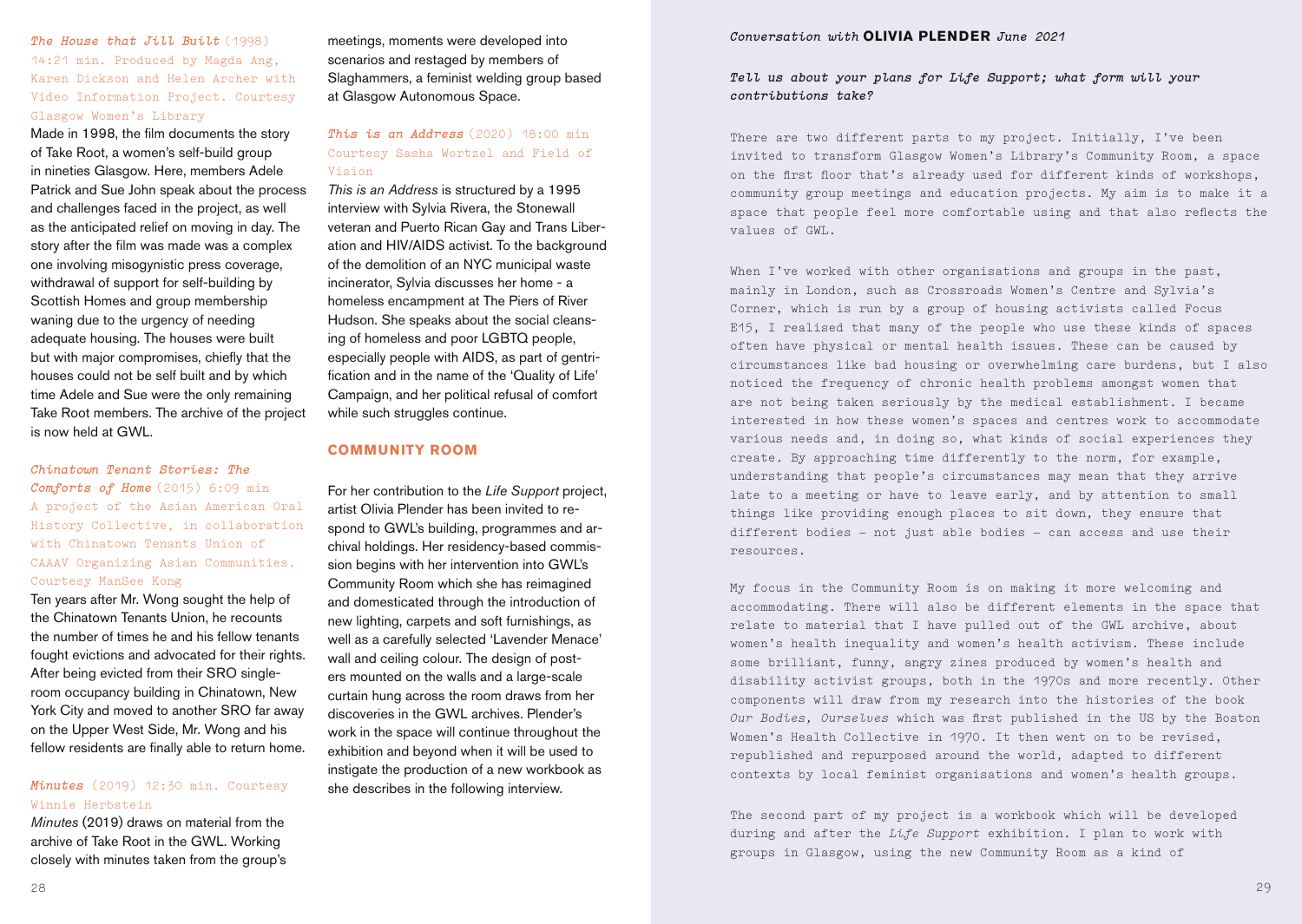'conversation piece' to provoke discussion. Together I hope we can reflect on the practices of care that go on in spaces like GWL – the sophisticated methods around group dynamics and support which are so often mistakenly thought of as being 'natural' and instinctual to women, but are actually complex techniques that we learn. I would call these feminist pedagogies, although that isn't necessarily how people would refer to such practices on a day-to-day basis. It's about the ways that people learn from each other, spend time together and develop forms of mutual education. The idea of the workbook is to name some of these practices and make them visible.

# *Your plans connect to your previous investigations into women's experience, collectives, and the histories of feminist struggle. How will your work with the Life Support project contribute to this research and take it in new directions?*

This is all part of a much longer-term research project for me around health. One of the reasons for my interest in this topic is that I have a chronic health problem which started eight years ago after a virus which left me with all sorts of problems, the most dramatic of which was the loss of my voice. I had to do voice therapy to learn to speak again. I also ended up with chronic fatigue and irritable bowel syndrome. These are quite difficult things to talk about because they're so personal, but this is why, when I started working with spaces like women's centres, I was struck by how different they are to the organisations that I am used to. When you're working with mainstream institutions there's a pressure to hide any illness or disability because you're trying to present yourself as a productive body who can keep going, no matter what. There's a pressure to conform in case you lose work. I was quite late to discover crip theory and critical disability studies, but I have found concepts like crip time – which is a kind of queering of how time works and a way to get away from the capitalist approach to productive time – very useful. When I started reading about that idea and others, they really seemed to describe my experience as someone with a chronic illness and to give a vocabulary to it which felt very empowering.

I had been struggling with these issues alone, so coming into women's spaces was an opportunity to be more open and to start having conversations with other people about how they manage a life with health problems, and to politicise this experience. I'm really angry about it! The kind of health issues that I have barely get researched, because it's usually women who have them. When you go to the doctor, your symptoms are often dismissed as being all in your head, so you're left without any support. Of course, these issues impact marginalised groups the hardest, for example, if you're a woman of colour then it's even more difficult to get your pain taken seriously and trans people do not generally have happy encounters with the medical establishment.

Talking to others about their chronic health problems is a way to develop a set of tools for dealing with these situations and to articulate what we need and make demands. There's a lot of work to be done politically, to put pressure on the medical establishment to take women's experiences with their own health seriously. The zines I've found at GWL really speak to this practice of making demands and taking up space. A lot of it is about effecting shifts in the power dynamics, in relationships associated with healthcare.

# *Can you tell us about the role that archives play in your practice? What kinds of things are you looking for at GWL and what can we learn from this material in the present day?*

My interest in history is always about trying to understand the present and the contemporary world. As we move through daily life, there is the sense that everything – structures, institutions and the ways that we live – are just normal. But, of course, there's a set of historical reasons which have led us to this point and if we can understand those processes then our circumstances seem less 'natural'. We can start to understand that there have been alternative ways of doing things in the past and things could have been different, could be different.

Archives are full of amazing resources. I'm interested in the practical knowledge that they contain. How did people organise campaigns? What vocabulary did they use to describe their situations? How did they set up new institutions? There is a wealth of material available which means that we can learn from different social movements rather than perpetually reinventing the wheel.

Glasgow Women's Library itself is a very special case, it has so many different functions and resources. I've always been interested in the role that art and culture can play within political movements and at GWL you see that happening on an everyday level. It's an everyday politics that's being practiced here, which has always been very much part of feminism.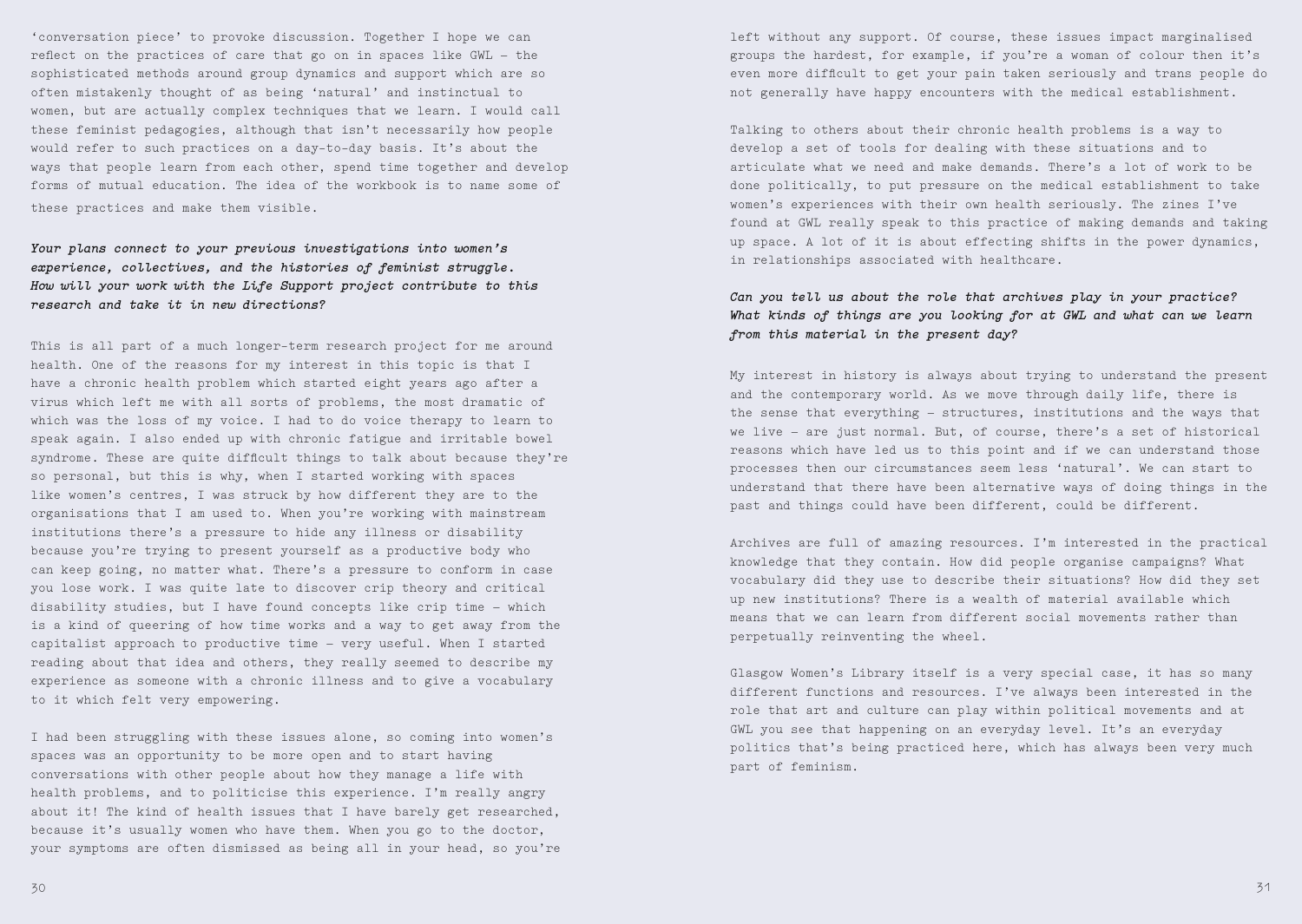# **KATE DAVIS**

Victoria Horne, 'Kate Davis: Re-Visioning Art History after Modernism and Postmodernism.' *Feminist Review,* 110 (2015): 34-54.

Esther Leslie and Melanie Jackson, 'Milk's Arrays.' *Studies in the Maternal* 10, no. 1 (2018): 1-24.

# **GREER LANKTON**

One from the Vaults Podcast, 'It's About Me Not You' – Greer Lankton (#31), August 2019. https://soundcloud.com/onefromthevaultspodcast/oftv-31-its-about-me-not-you.

Lia Gangitano, 'Interviews: Greer Lankton – Lia Gangitano discusses the first New York Retrospective of Greer Lankton.' *Artforum*, 31 October 2014. https://www.artforum.com/interviews/lia-gangitano-discusses-the-first-new-york-retrospectiveof-greer-lankton-48864.

### **SHONA MACNAUGHTON**

Rosalyn Deutsche and Cara Gendel Ryan, 'The Fine Art of Gentrification.' *October* 31 (1984): 91–111.

Josephine Berry Slater and Anthony Iles, 'No Room to Move: Radical Art and the Regenerate City.' *Mute*, 2009. https://www.metamute.org/editorial/articles/no-room-to-move-radical-artand-regenerate-city.

### **OLIVIA PLENDER**

Kathy Davis, *The Making of Our Bodies, Ourselves: How Feminism Travels across Borders.* Durham: Duke University Press, 2007.

Alison Kafer, *Feminist, Queer, Crip.* Bloomington, Indiana: Indiana University Press, 2013.

### **FRANKI RAFFLES**

Sarah Browne, *The Women's Liberation Movement in Scotland.* Manchester: Manchester University Press, 2014. Especially Chapter Five, 'Building a Network'.

Weitian Liu, 'Franki Raffles: Photography as a Social Practice.' *Photomonitor*, March 2021: https://photomonitor.co.uk/essay/franki-raffles-photography-as-a-social-practice/

### **MARTHA ROSLER**

Kirsten Lloyd, 'If You Lived Here… : A Case Study on Social Reproduction in Feminist Art History.' In *Feminism and Art History Now,* edited by Victoria Horne and Lara Perry, 283–201. London: I.B. Tauris, 2017.

Brian Wallis, ed., *If You Lived Here: The City in Art, Theory, and Social Activism.* New York: New Press, 1991.

### **VERONICA RYAN**

Gaston Bachelard, *The Poetics of Space.* Translated by Maria Jolas. Boston, MA: Beacon Press, 1994 [1958].

Jamaica Kincaid, *At the Bottom of the River.* New York: Farrar, Straus and Giroux, 1983.

# **ALBERTA WHITTLE**

Saidiya Hartman, *Wayward Lives, Beautiful Experiments: Intimate Histories of Riotous Black Girls, Troublesome Women and Queer Radicals.* New York: W. W. Norton, 2019.

Christina Sharpe, *In the Wake: On Blackness and Being.* Durham, NC: Duke University Press, 2016.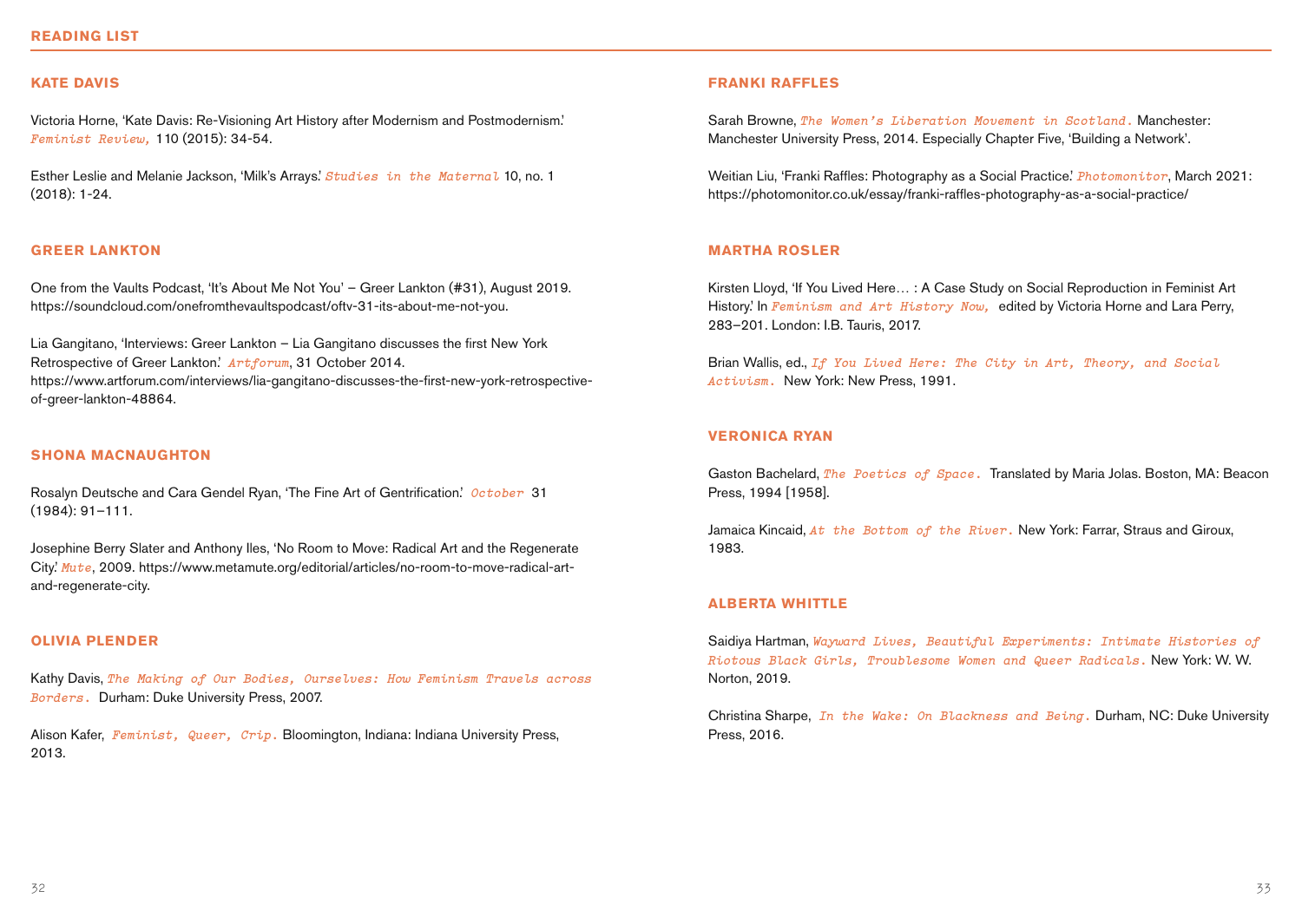### **EVENTS PROGRAMME**

*All events are free and online. For full details and booking information please see the Glasgow Women's Library website and the Life Support project website.* 

# **STORY CAFÉ**

Thursday 19 August, 1pm - 2.30pm

Join us for a Story Café that explores texts by writers including Saidiya Hartman and Cathy McCormack about housing and the concept of 'home' from approaches that span the activist to the poetic.

# **OPEN FORUM: HOUSING IS A FEMINIST ISSUE**

Wednesday 22 September, 2pm

Presented in partnership with Living Rent, this online workshop will feature short talks from a range of speakers including the artist Martha Rosler, followed by small group discussions and collective feedback. Together we will explore housing activism as part of feminist struggle, with a focus on creative organising and movement-building.

# **ARTISTS IN CONVERSATION**

Wednesday 6 October, 2pm – 4pm

This informal conversation between artists who have created works for the *Life Support* exhibition and members of the curatorial team will encompass themes including health and care.

# *Curated by* **CAROLINE GAUSDEN, KIRSTEN LLOYD, CATHERINE SPENCER** *and* **NAT RAHA**

What does home mean to you? Visit the *Life Support* website to find out how to add your own photos and drawings to the *If You Lived Here…* exhibition.

#### **lifesupport.wp.st-andrews.ac.uk**

**Glasgow Women's Library** 23 Landressy St **Bridgeton** Glasgow G40 1BP

**womenslibrary.org.uk**

# **Realised with generous support from:**



**UK Research** and Innovation



**COP** University of



Garfield Weston